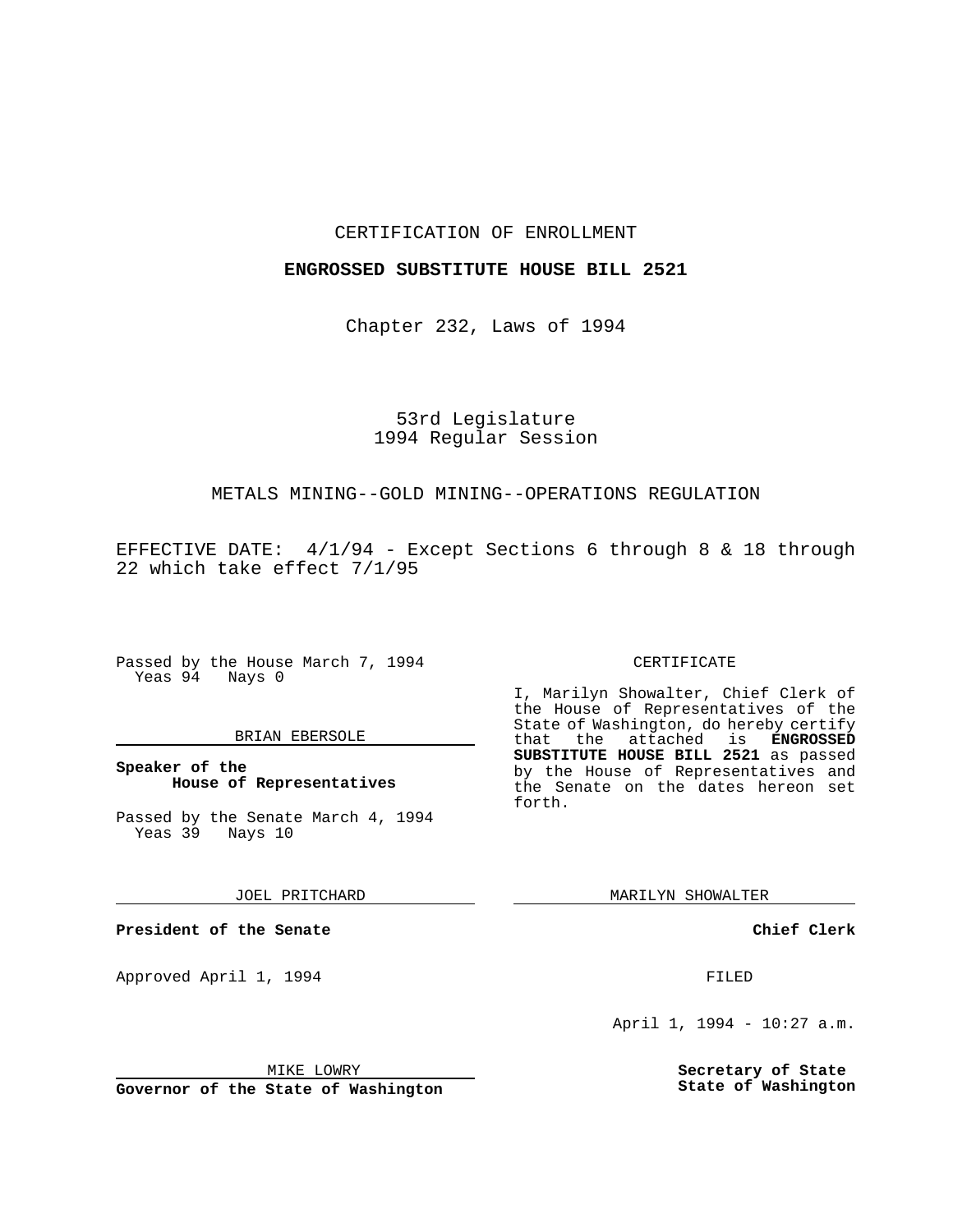# **ENGROSSED SUBSTITUTE HOUSE BILL 2521** \_\_\_\_\_\_\_\_\_\_\_\_\_\_\_\_\_\_\_\_\_\_\_\_\_\_\_\_\_\_\_\_\_\_\_\_\_\_\_\_\_\_\_\_\_\_\_

\_\_\_\_\_\_\_\_\_\_\_\_\_\_\_\_\_\_\_\_\_\_\_\_\_\_\_\_\_\_\_\_\_\_\_\_\_\_\_\_\_\_\_\_\_\_\_

## AS AMENDED BY THE SENATE

Passed Legislature - 1994 Regular Session

### **State of Washington 53rd Legislature 1994 Regular Session**

**By** House Committee on Natural Resources & Parks (originally sponsored by Representatives Dunshee, Pruitt, J. Kohl, Valle, Wolfe, L. Johnson, Ogden, Romero, Rust, Linville and Patterson)

Read first time 02/04/94.

 AN ACT Relating to metals mining and milling operations; amending RCW 90.03.350, 90.48.090, 78.44.161, 78.44.087, and 78.44.131; adding a new section to chapter 70.94 RCW; adding a new section to chapter 70.105 RCW; adding a new section to chapter 43.21C RCW; adding a new chapter to Title 78 RCW; creating new sections; prescribing penalties; providing an effective date; and declaring an emergency.

BE IT ENACTED BY THE LEGISLATURE OF THE STATE OF WASHINGTON:

 NEW SECTION. **Sec. 1.** It is in the best interests of the citizens of the state of Washington to insure the highest degree of environmental protection while allowing the proper development and use of its natural resources, including its mineral resources. Metals mining can have significant positive and adverse impacts on the state and on local communities. The purpose of this chapter is to assure that metals mineral mining or milling operations are designed, constructed, and operated in a manner that promotes both economic opportunities and environmental and public health safeguards for the citizens of the state. It is the intent of the legislature to create a regulatory framework which yields, to the greatest extent possible, a metals mining industry that is compatible with these policies.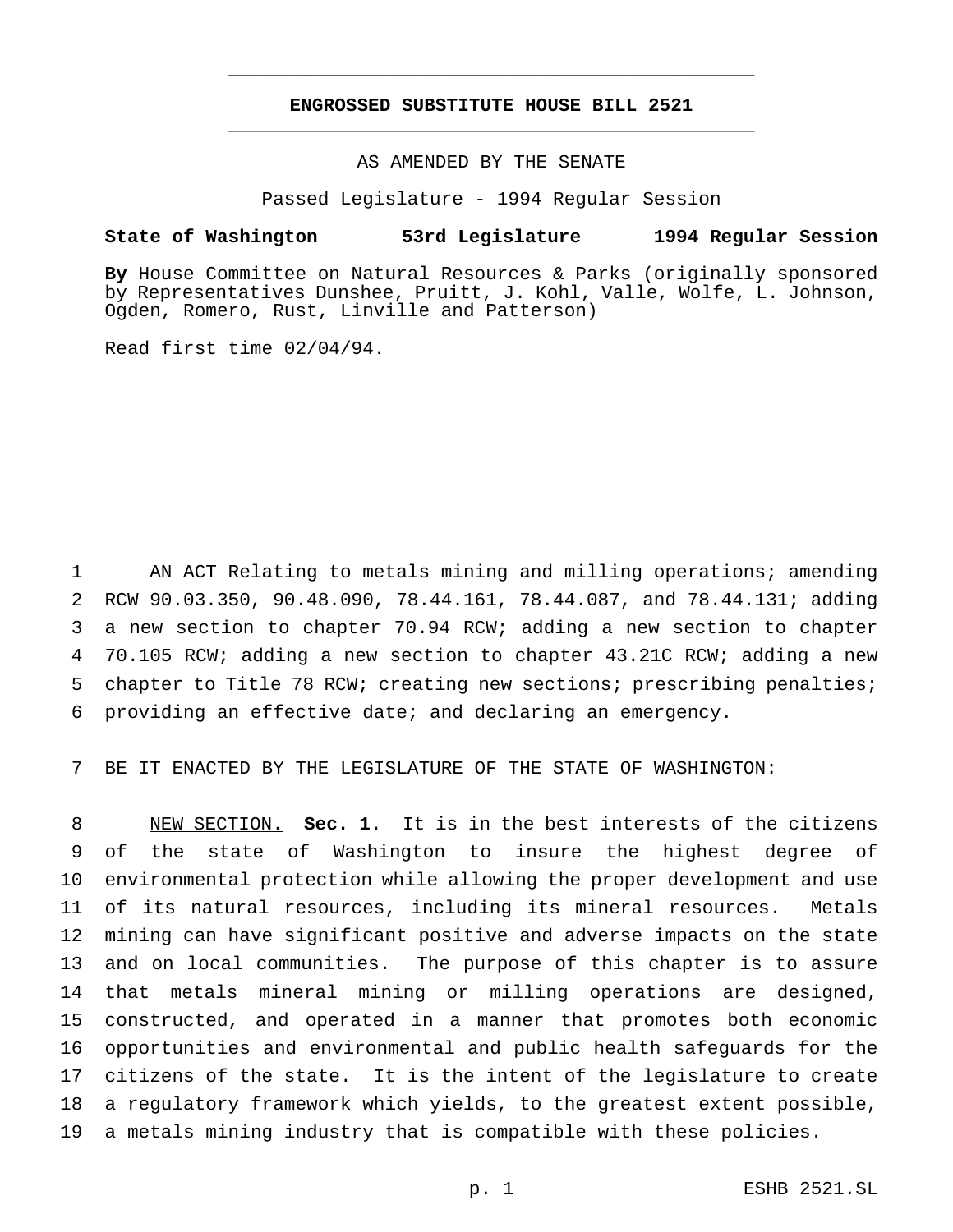NEW SECTION. **Sec. 2.** The definitions set forth in this section apply throughout this chapter.

 (1) "Metals mining and milling operation" means a mining operation extracting from the earth precious or base metal ore and processing the ore by treatment or concentration in a milling facility. It also refers to an expansion of an existing operation or any new metals mining operation if the expansion or new mining operation is likely to result in a significant, adverse environmental impact pursuant to the provisions of chapter 43.21C RCW. The extraction of dolomite, sand, gravel, aggregate, limestone, magnesite, silica rock, and zeolite or other nonmetallic minerals; and placer mining; and the smelting of aluminum are not metals mining and milling operations regulated under this chapter.

 (2) "Milling" means the process of grinding or crushing ore and extracting the base or precious metal by chemical solution, electro winning, or flotation processes.

 (3) "Heap leach extraction process" means the process of extracting base or precious metal ore by percolating solutions through ore in an open system and includes reprocessing of previously milled ore. The heap leach extraction process does not include leaching in a vat or tank.

 (4) "In situ extraction" means the process of dissolving base or precious metals from their natural place in the geological setting and retrieving the solutions from which metals can be recovered.

 (5) "Regulated substances" means any materials regulated under a waste discharge permit pursuant to the requirements of chapter 90.48 RCW and/or a permit issued pursuant to chapter 70.94 RCW.

 (6) "To mitigate" means: (a) To avoid the adverse impact altogether by not taking a certain action or parts of an action; (b) to minimize adverse impacts by limiting the degree or magnitude of the action and its implementation, by using appropriate technology or by taking affirmative steps to avoid or reduce impacts; (c) to rectify adverse impacts by repairing, rehabilitating, or restoring the affected environment; (d) to reduce or eliminate adverse impacts over time by preservation and maintenance operations during the life of the action; (e) to compensate for the impact by replacing, enhancing, or providing substitute resources or environments; or (f) to monitor the adverse impact and take appropriate corrective measures.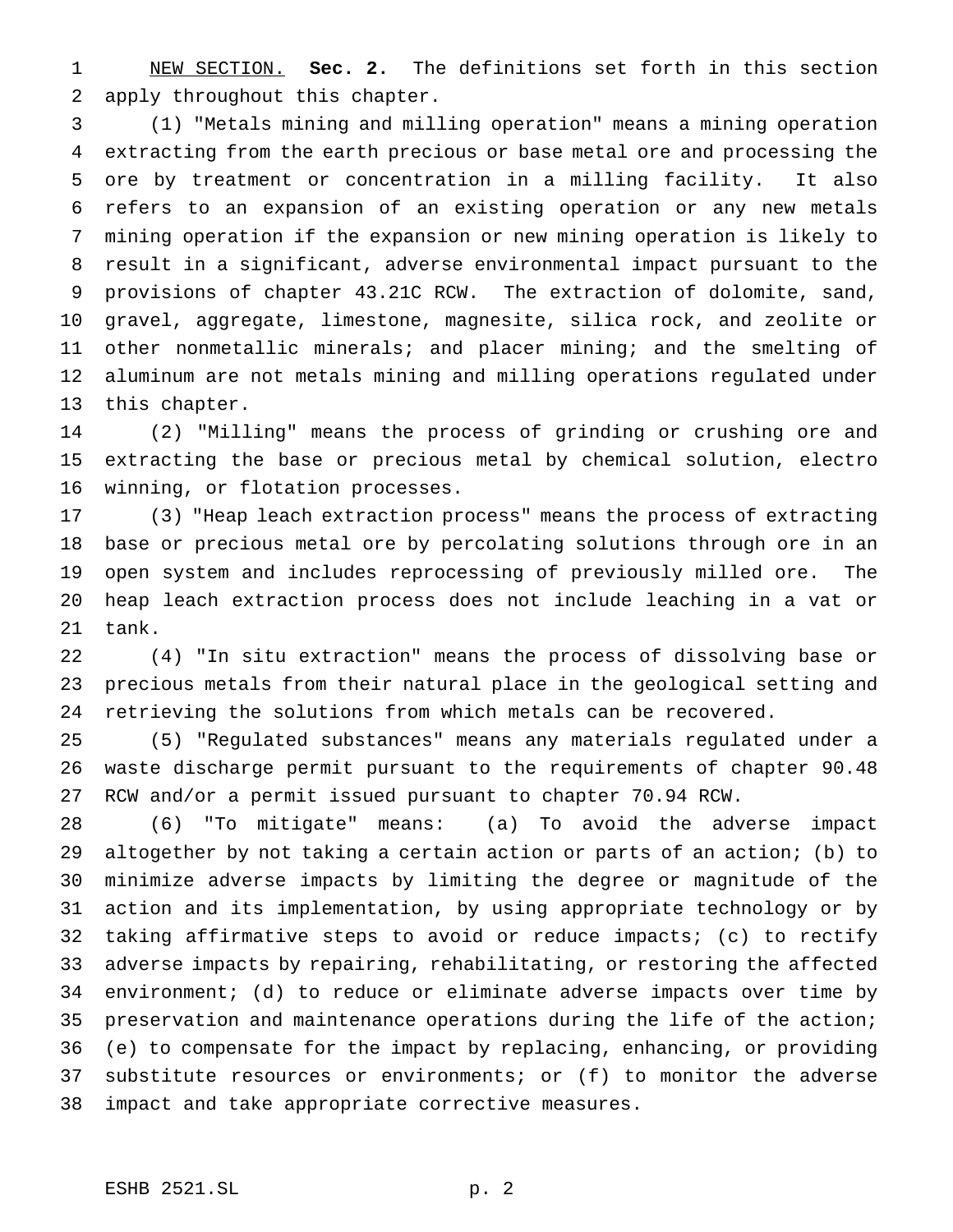NEW SECTION. **Sec. 3.** Metals mining and milling operations are subject to the requirements of this chapter in addition to the requirements established in other statutes and rules.

 NEW SECTION. **Sec. 4.** The department of ecology shall require each applicant submitting a checklist pursuant to chapter 43.21C RCW for a metals mining and milling operation to disclose the ownership and each controlling interest in the proposed operation. The applicant shall also disclose all other mining operations within the United States which the applicant operates or in which the applicant has an ownership or controlling interest. In addition, the applicant shall disclose and may enumerate and describe the circumstances of: (1) Any past or present bankruptcies involving the ownerships and their subsidiaries, (2) any abandonment of sites regulated by the model toxics control act, chapter 70.105D RCW, or other similar state remedial cleanup programs, or the federal comprehensive environmental response, compensation, and liability act, 42 U.S.C. Sec. 9601 et seq., as amended, (3) any penalties in excess of ten thousand dollars assessed for violations of the provisions of 33 U.S.C. Sec. 1251 et seq. or 42 U.S.C. Sec. 7401 et seq., and (4) any previous forfeitures of financial assurance due to noncompliance with reclamation or remediation requirements. This information shall be available for public inspection and copying at the department of ecology. Ownership or control of less than ten percent of the stock of a corporation shall not by itself constitute ownership or a controlling interest under this section.

 NEW SECTION. **Sec. 5.** (1) An environmental impact statement must be prepared for any proposed metals mining and milling operation. The department of ecology shall be the lead agency in coordinating the environmental review process under chapter 43.21C RCW and in preparing the environmental impact statement, except for uranium and thorium operations regulated under Title 70 RCW.

 (2) As part of the environmental review of metals mining and milling operations regulated under this chapter, the applicant shall provide baseline data adequate to document the premining conditions at the proposed site of the metals mining and milling operation. The baseline data shall contain information on the elements of the natural environment identified in rules adopted pursuant to chapter 43.21C RCW.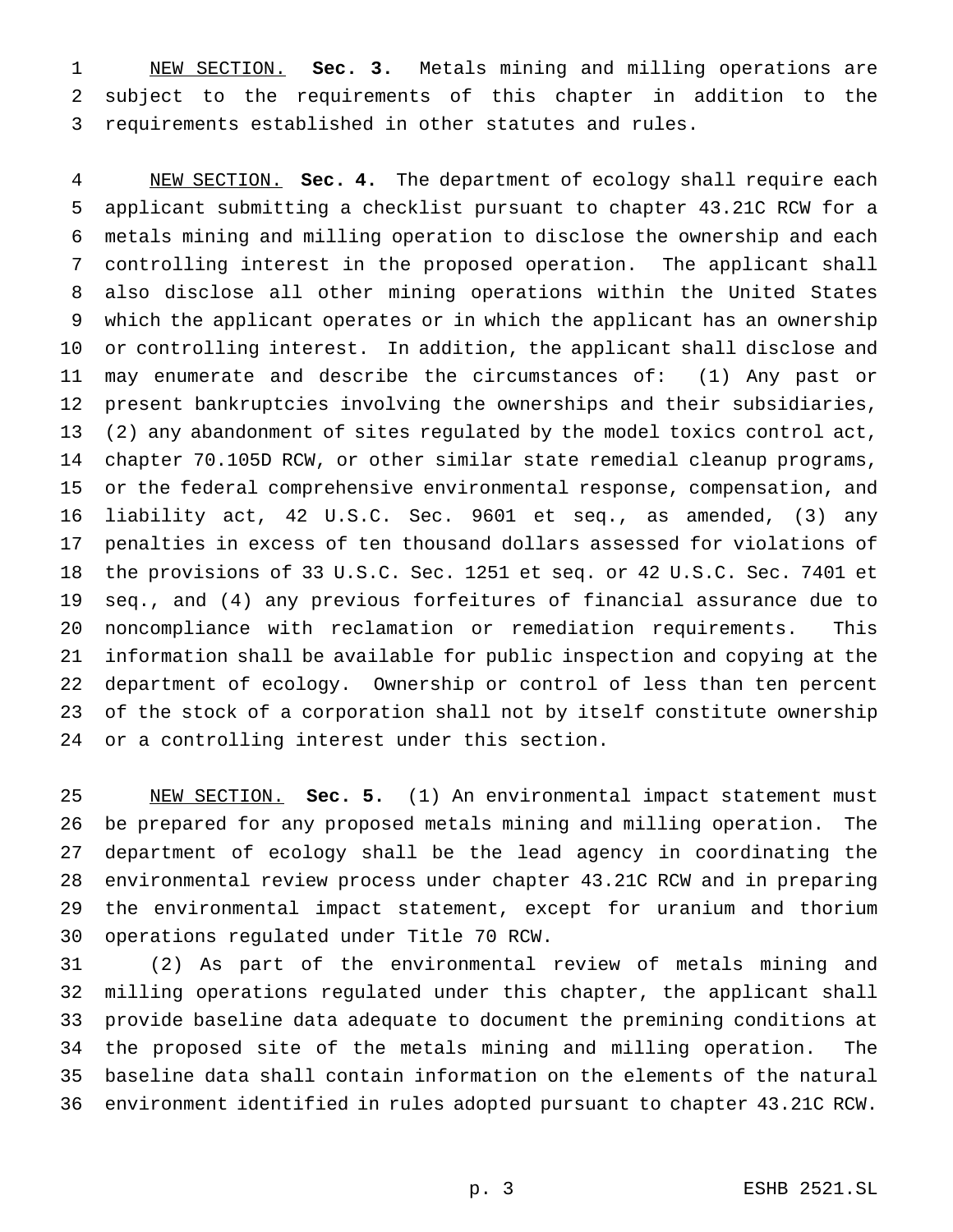(3) The department of ecology, after consultation with the department of fish and wildlife, shall incorporate measures to mitigate significant probable adverse impacts to fish and wildlife as part of the department of ecology's permit requirements for the proposed operation.

 (4) In conducting the environmental review and preparing the environmental impact statement, the department of ecology shall cooperate with all affected local governments to the fullest extent practicable.

 NEW SECTION. **Sec. 6.** The department of ecology will appoint a metals mining coordinator. The coordinator will maintain current information on the status of any metals mining and milling operation regulated under this chapter from the preparation of the environmental impact statement through the permitting, construction, operation, and reclamation phases of the project or until the proposal is no longer active. The coordinator shall also maintain current information on postclosure activities. The coordinator will act as a contact person for the applicant, the operator, and interested members of the public. The coordinator may also assist agencies with coordination of their inspection and monitoring responsibilities.

 NEW SECTION. **Sec. 7.** (1) State agencies with the responsibility for inspecting metals mining and milling operations regulated under this chapter shall conduct such inspections at least quarterly: PROVIDED, That the inspections are not prevented by inclement weather conditions.

 (2) The legislature encourages state agencies with inspection responsibilities for metals mining and milling operations regulated under this chapter to explore opportunities for cross-training of inspectors among state agencies and programs. This cross-training would be for the purpose of meeting the inspection responsibilities of these agencies in a more efficient and cost-effective manner. If doing so would be more efficient and cost-effective, state agency inspectors are also encouraged to coordinate inspections with federal and local government inspectors as well as with one another.

 NEW SECTION. **Sec. 8.** (1) The metals mining account is created in the state treasury. Expenditures from this account are subject to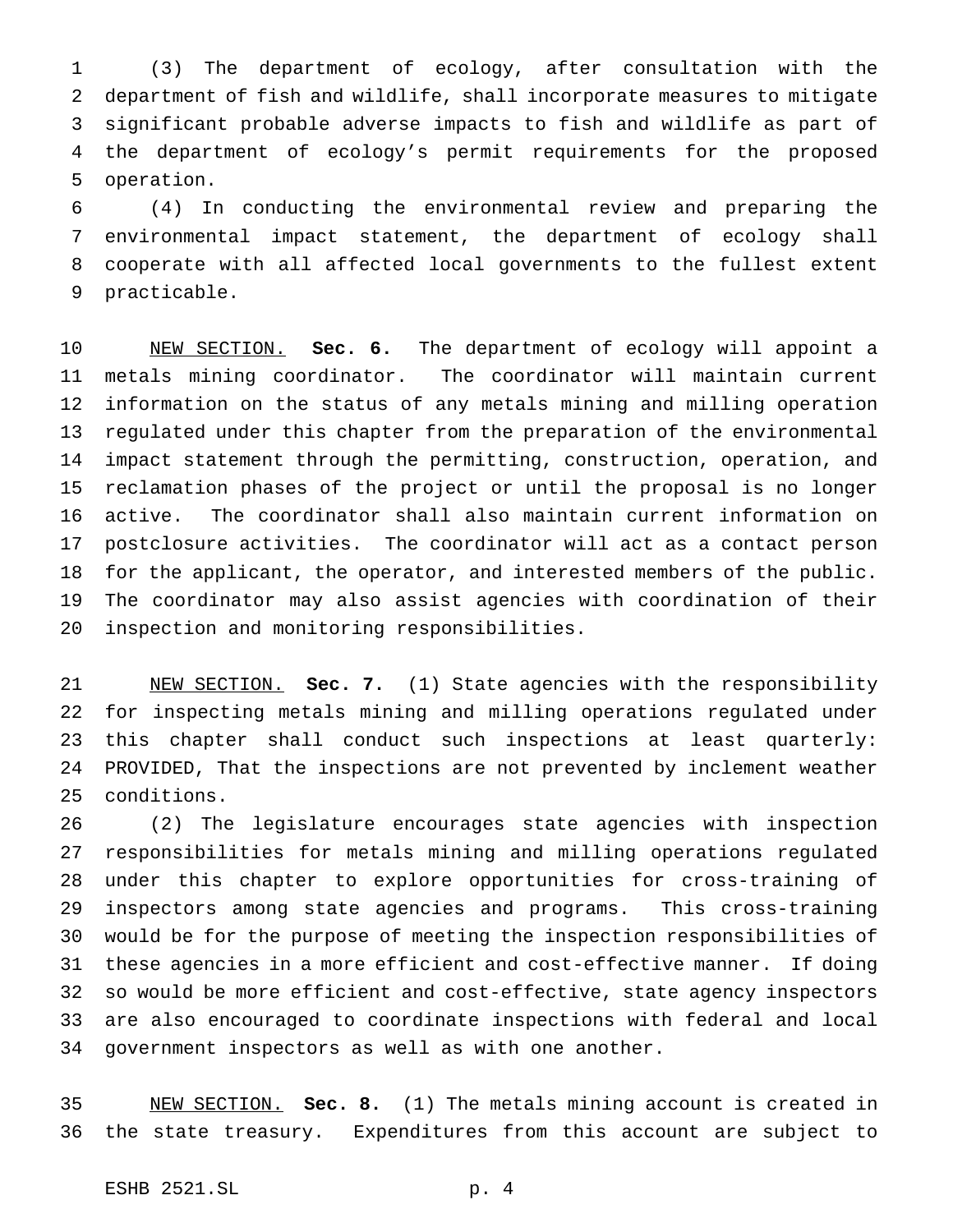appropriation. Expenditures from this account may only be used for: (a) The additional inspections of metals mining and milling operations required by section 7 of this act and (b) the metals mining coordinator established in section 6 of this act.

 (2) (a) As part of its normal budget development process and in consultation with the metals mining industry, the department of ecology shall estimate the costs required for the department to meet its obligations for the additional inspections of metals mining and milling 9 operations required by chapter . . ., Laws of 1994 (this act). The department shall also estimate the cost of employing the metals mining coordinator established in section 6 of this act.

 (b) As part of its normal budget development process and in consultation with the metals mining industry, the department of natural resources shall estimate the costs required for the department to meet its obligations for the additional inspections of metals mining and milling operations required by chapter . . ., Laws of 1994 (this act).

 (3) Based on the cost estimates generated by the department of ecology and the department of natural resources, the department of revenue shall establish the amount of a fee to be paid by each active metals mining and milling operation regulated under this chapter. The fee shall be established at a level to fully recover the direct and indirect costs of the agency responsibilities identified in subsection (2) of this section. The amount of the fee for each operation shall be proportional to the number of visits required per site. Each applicant for a metals mining and milling operation shall also be assessed the fee based on the same criterion. The department of revenue may adjust the fees established in this subsection if unanticipated activity in the industry increases or decreases the amount of funding necessary to meet agencies' inspection responsibilities.

 (4) The department of revenue shall collect the fees established in subsection (3) of this section. Chapter 82.32 RCW, insofar as applicable, applies to the fees imposed under this section. All moneys paid to the department of revenue from these fees shall be deposited into the metals mining account.

 (5) This section shall take effect July 1, 1995, unless the legislature adopts an alternative approach based on the recommendations of the metals mining advisory group established in section 27 of this act.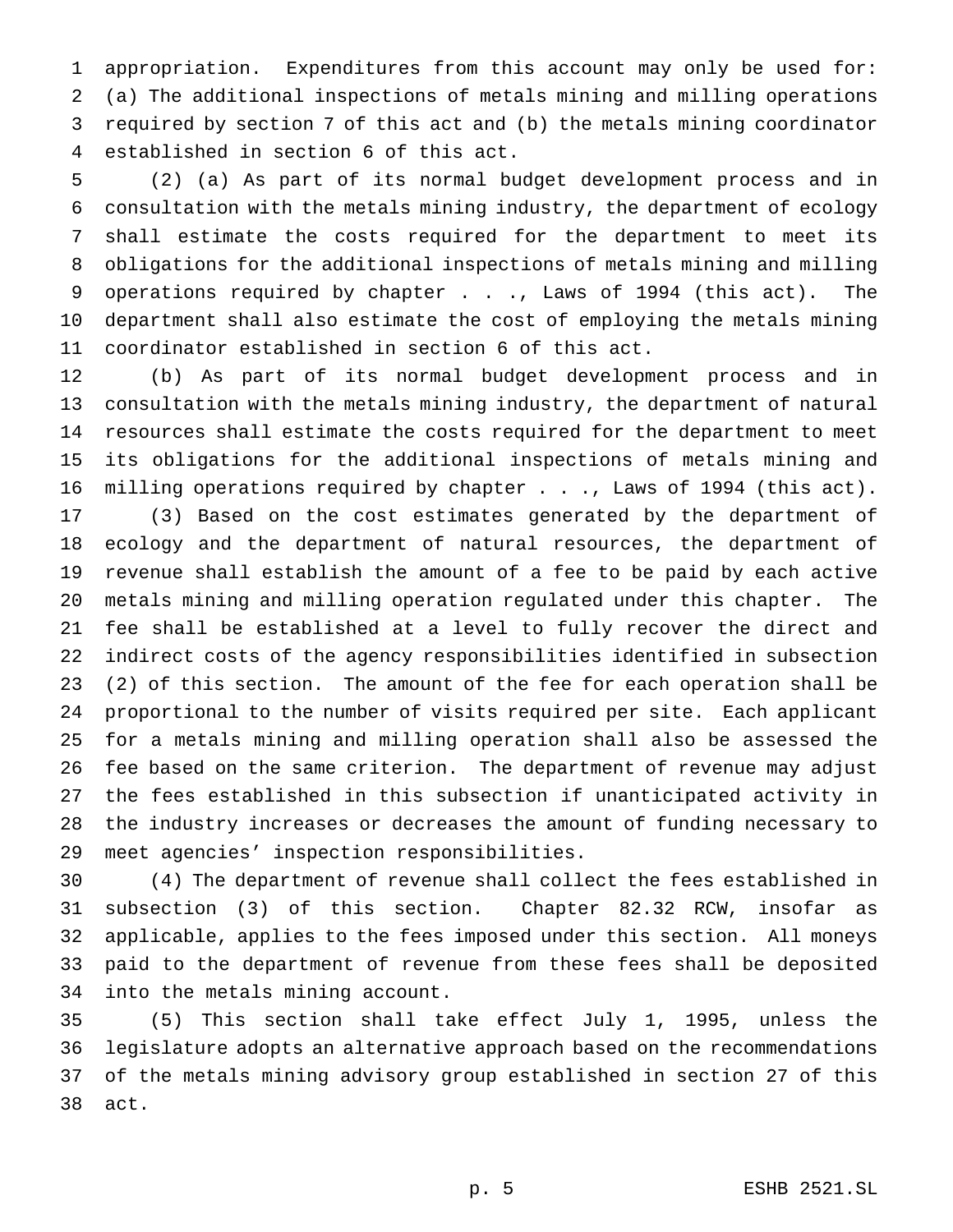NEW SECTION. **Sec. 9.** (1) In the processing of an application for an initial waste discharge permit for a tailings facility pursuant to the requirements of chapter 90.48 RCW, the department of ecology shall consider site-specific criteria in determining a preferred location of tailings facilities of metals mining and milling operations and incorporate the requirements of all known available and reasonable methods in order to maintain the highest possible standards to insure the purity of all waters of the state in accordance with the public policy identified by RCW 90.48.010.

 In implementing the siting criteria, the department shall take into account the objectives of the proponent's application relating to mining and milling operations. These objectives shall consist of, but not be limited to (a) operational feasibility, (b) compatibility with optimum tailings placement methods, (c) adequate volume capacity, (d) availability of construction materials, and (e) an optimized embankment volume.

 (2) To meet the mandate of subsection (1) of this section, siting of tailings facilities shall be accomplished through a two-stage process that consists of a primary alternatives screening phase, and a secondary technical site investigation phase.

 (3) The primary screening phase will consist of, but not be limited to, siting criteria based on considerations as to location as follows: (a) Proximity to the one hundred year flood plain, as indicated in 24 the most recent federal emergency management agency maps;

(b) Proximity to surface and ground water;

(c) Topographic setting;

 (d) Identifiable adverse geologic conditions, such as landslides 28 and active faults; and

 (e) Visibility impacts of the public generally and residents more particularly.

 (4) The department of ecology, through the primary screening process, shall reduce the available tailings facility sites to one or more feasible locations whereupon a technical site investigation phase shall be conducted by the department for the purpose of verifying the adequacy of the remaining potential sites. The technical site investigations phase shall consist of, but not be limited to, the following:

(a) Soil characteristics;

(b) Hydrologic characteristics;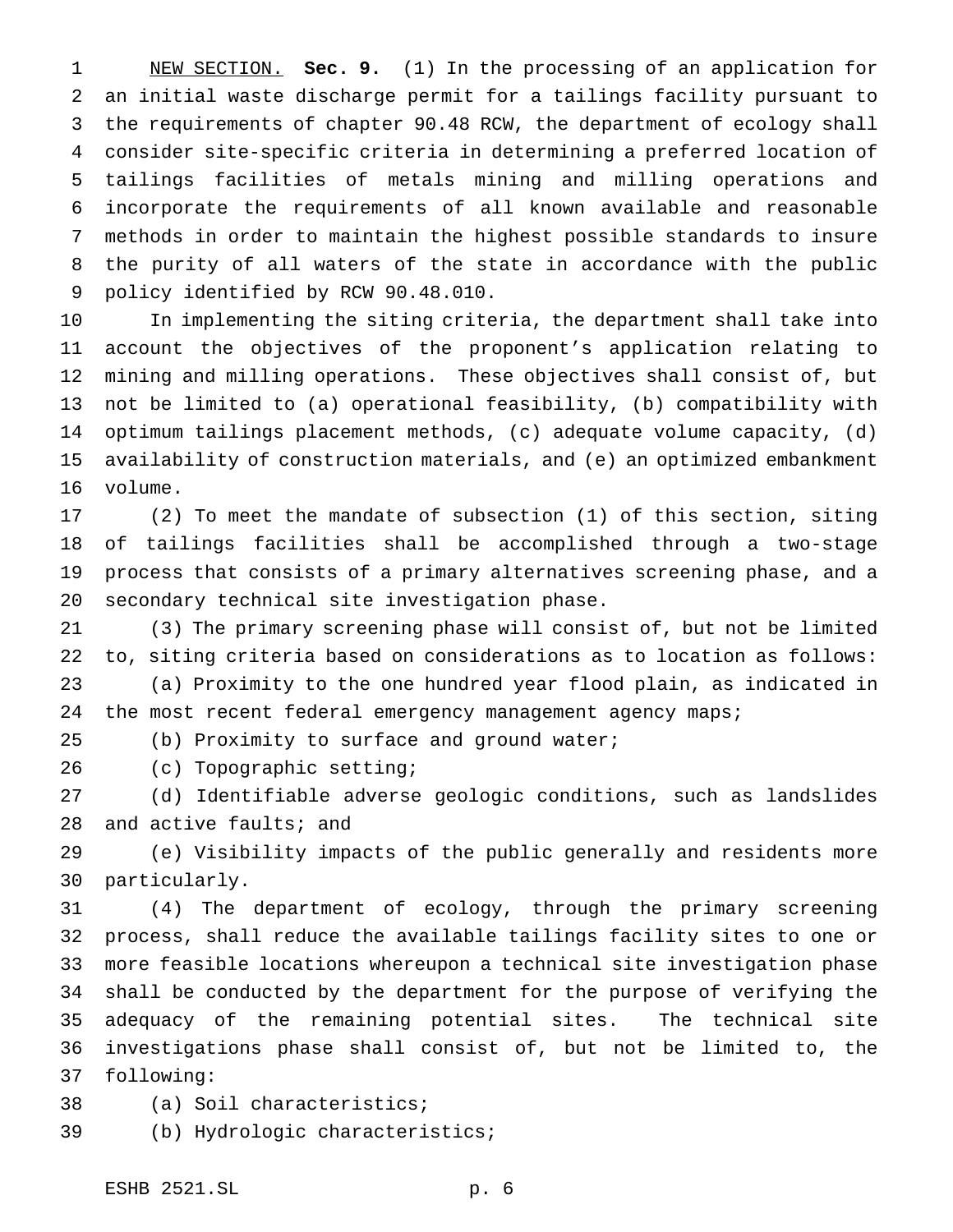(c) A local and structural geology evaluation, including seismic conditions and related geotechnical investigations;

(d) A surface water control analysis; and

(e) A slope stability analysis.

 (5) Upon completion of the two phase evaluation process set forth in this section, the department of ecology shall issue a site selection report on the preferred location. This report shall address the above criteria as well as analyze the feasibility of reclamation and stabilization of the tailings facility. The siting report may recommend mitigation or engineering factors to address siting concerns. The report shall be developed in conjunction with the preparation of and contained in an environmental impact statement prepared pursuant to chapter 43.21C RCW. The report may be utilized by the department of ecology for the purpose of providing information related to the suitability of the site and for ruling on an application for a waste discharge permit.

 (6) The department of ecology may, at its discretion, require the applicant to provide the information required in either phase one or phase two as described in subsections (3) and (4) of this section.

 NEW SECTION. **Sec. 10.** (1) In order to receive a waste discharge permit from the department of ecology pursuant to the requirements of chapter 90.48 RCW or in order to operate a metals mining and milling tailing facility, an applicant proposing a metals mining and milling operation regulated under this chapter must meet the following additional requirements:

 (a) Any tailings facility shall be designed and operated to prevent the release of pollution and must meet the following standards:

 (i) Operators shall apply all known available and reasonable technology to limit the concentration of potentially toxic materials in the tailings facility to assure the protection of wildlife and human health;

 (ii) The tailings facility shall have a containment system that includes an engineered liner system, leak detection and leak collection elements, and a seepage collection impoundment to assure that a leak of any regulated substance under chapter 90.48 RCW will be detected before escaping from the containment system. The design and management of the facility must ensure that any leaks from the tailings facility are detected in a manner which allows for remediation pursuant to chapter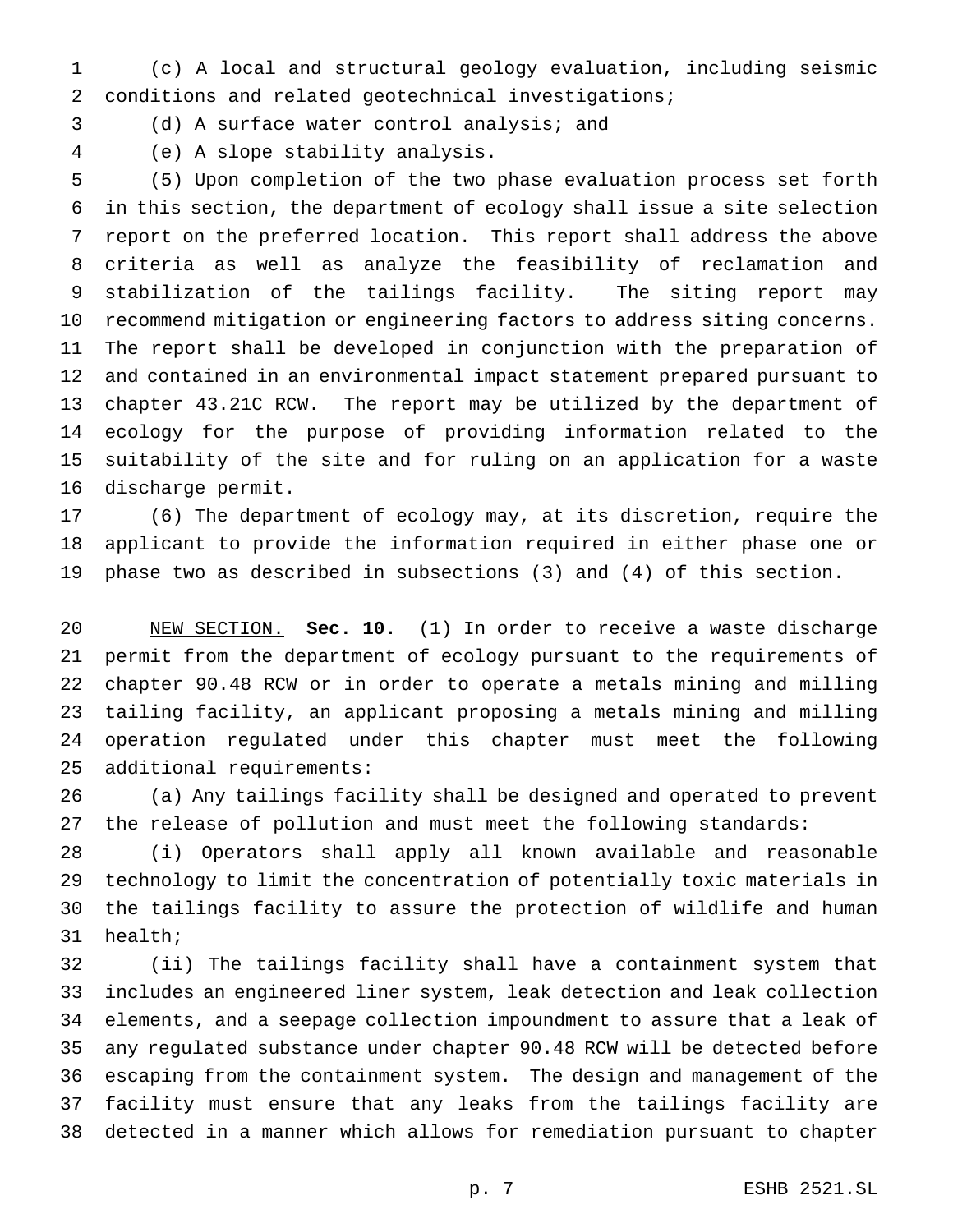90.48 RCW. The applicant shall prepare a detailed engineering report setting forth the facility design and construction. The applicant shall submit the report to the department of ecology for its review and approval of a design as determined by the department. Natural conditions, such as depth to ground water or net rainfall, shall be taken into account in the facility design, but not in lieu of the protection required by the engineered liner system;

 (iii) The toxicity of mine or mill tailings and the potential for long-term release of regulated substances from mine or mill tailings shall be reduced to the greatest extent practicable through stabilization, removal, or reuse of the substances; and

 (iv) The closure of the tailings facility shall provide for isolation or containment of potentially toxic materials and shall be designed to prevent future release of regulated substances contained in 15 the impoundment;

 (b) The applicant must develop a waste rock management plan approved by the department of ecology and the department of natural resources which emphasizes pollution prevention. At a minimum, the plan must contain the following elements:

 (i) An accurate identification of the acid generating properties of the waste rock;

 (ii) A strategy for encapsulating potentially toxic material from the environment, when appropriate, in order to prevent the release of 24 heavy metals and acidic drainage; and

 (iii) A plan for reclaiming and closing waste rock sites which minimizes infiltration of precipitation and runoff into the waste rock and which is designed to prevent future releases of regulated substances contained within the waste rock;

 (c) If an interested citizen or citizen group so requests of the department of ecology, the metals mining and milling operator or applicant shall work with the department of ecology and the interested party to make arrangements for citizen observation and verification in the taking of required water samples. While it is the intent of this subsection to provide for citizen observation and verification of water sampling activities, it is not the intent of this subsection to require additional water sampling and analysis on the part of the mining and milling operation or the department. The citizen observation and verification program shall be incorporated into the applicant's, operator's, or department's normal sampling regimen and shall occur at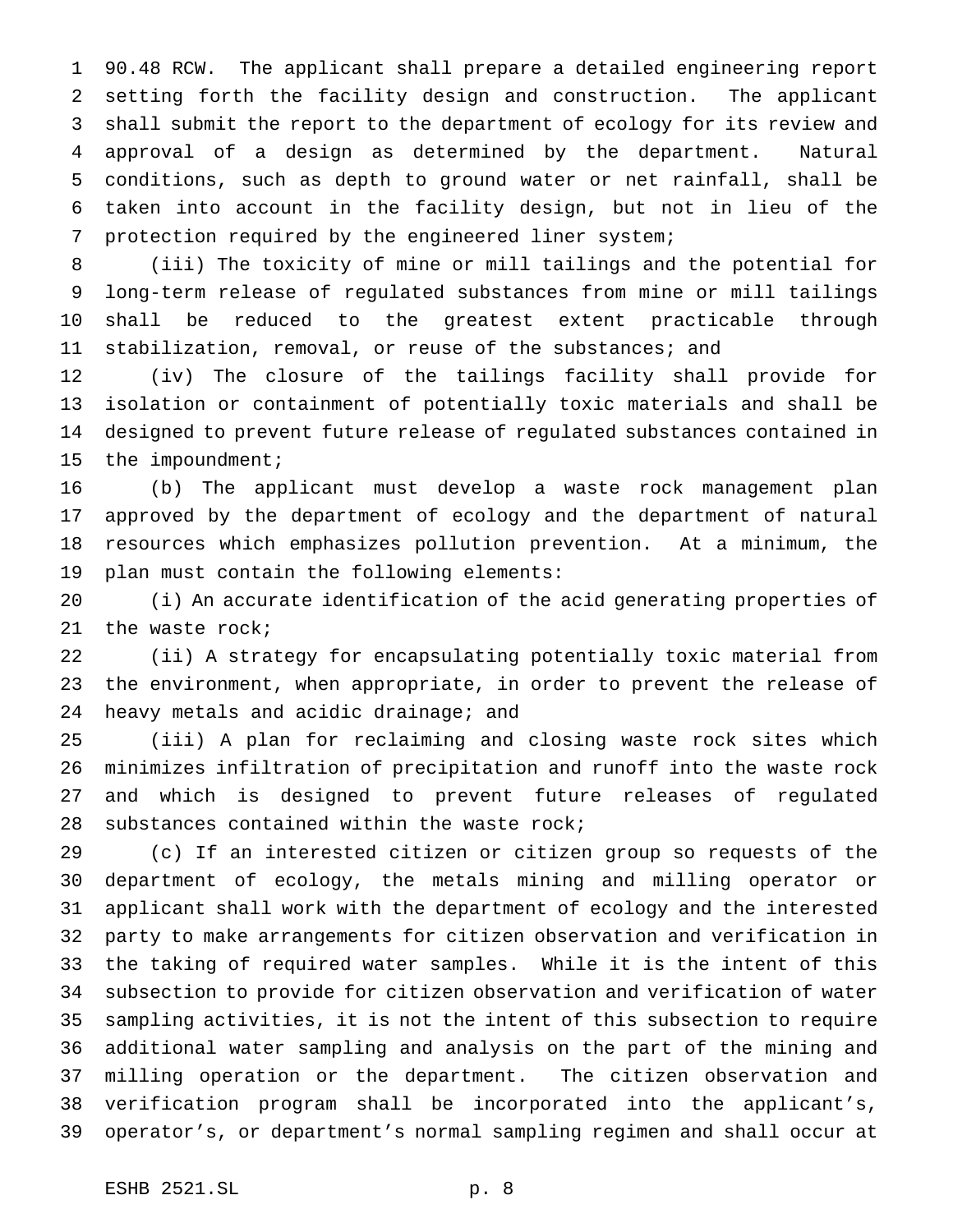least once every six months. There is no duty of care on the part of the state or its employees to any person who participates in the citizen observation and verification of water sampling under chapter . . ., Laws of 1994 (this act) and the state and its employees shall be immune from any civil lawsuit based on any injuries to or claims made by any person as a result of that person's participation in such observation and verification of water sampling activities. The metals mining and milling operator or applicant shall not be liable for any injuries to or claims made by any person which result from that person coming onto the property of the metals mining and milling operator or applicant as an observer pursuant to chapter . . ., Laws of 1994 (this 12 act). The results from these and all other relevant water sampling activities shall be kept on file with the relevant county and shall be available for public inspection during normal working hours; and

 (d) An operator or applicant for a metals mining and milling operation must complete a voluntary reduction plan in accordance with RCW 70.95C.200.

 (2) Only those tailings facilities constructed after the effective date of this section must meet the requirement established in subsection (1) (a) of this section. Only those waste rock holdings constructed after the effective date of this section must meet the requirement established in subsection (1) (b) of this section.

 NEW SECTION. **Sec. 11.** (1) The department of ecology and the department of natural resources shall not issue necessary permits to an applicant for a metals mining and milling operation until the applicant has deposited with the department of ecology a performance security which is acceptable to both agencies based on the requirements of subsection (2) of this section. This performance security may be:

(a) Bank letters of credit acceptable to both agencies;

(b) A cash deposit;

(c) Negotiable securities acceptable to both agencies;

(d) An assignment of a savings account;

(e) A savings certificate in a Washington bank; or

 (f) A corporate surety bond executed in favor of the department of ecology by a corporation authorized to do business in the state of Washington under Title 48 RCW and acceptable to both agencies.

 The agencies may, for any reason, refuse any performance security not deemed adequate.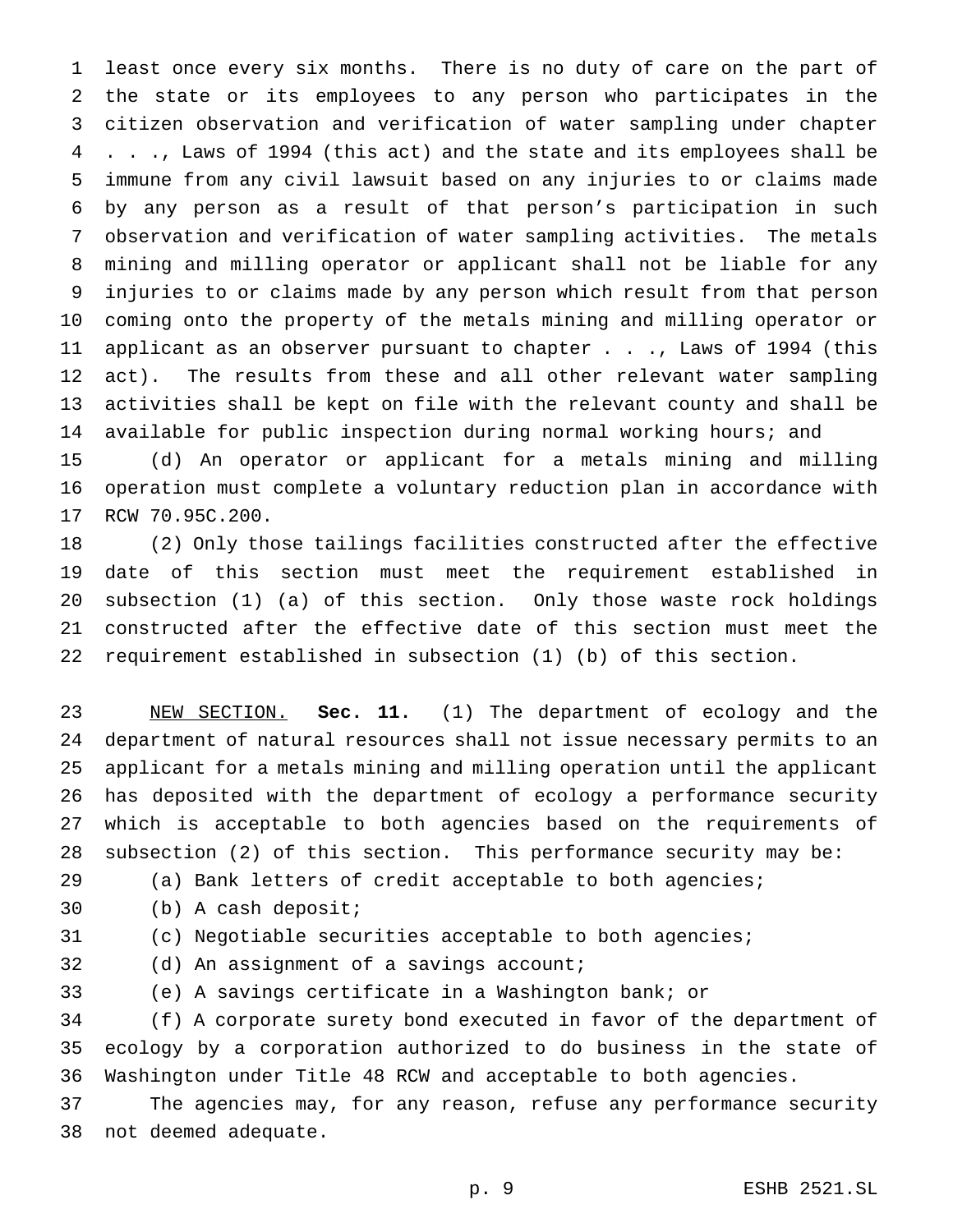(2) The performance security shall be conditioned on the faithful performance of the applicant or operator in meeting the following obligations:

 (a) Compliance with the laws of the state of Washington pertaining to metals mining and milling operations and with the related rules and permit conditions established by state and local government with respect to those operations as defined in RCW 78.44.031(17) and the construction, operation, reclamation, and closure of a metals mining and milling operation;

 (b) Postclosure environmental monitoring as determined by the 11 department of ecology and the department of natural resources; and

 (c) Provision of sufficient funding for cleanup of potential problems revealed during or after closure.

 (3) The department of ecology and the department of natural resources shall jointly adopt rules for determining the amount of the performance security, requirements for the performance security, requirements for the issuer of the performance security, and any other requirements necessary for the implementation of this section.

 (4) The department of ecology and the department of natural resources, acting jointly, may increase or decrease the amount of the performance security at any time to compensate for any alteration in the operation that affects meeting the obligations in subsection (2) of this section. At a minimum, the agencies shall jointly review the adequacy of the performance security every two years.

 (5) Liability under the performance security shall be maintained until the obligations in subsection (2) of this section are met to the satisfaction of the department of ecology and the department of natural resources. Liability under the performance security may be released only upon written notification by the department of ecology, with the concurrence of the department of natural resources.

 (6) Any interest or appreciation on the performance security shall be held by the department of ecology until the obligations in subsection (2) of this section have been met to the satisfaction of the department of ecology and the department of natural resources. At such time, the interest shall be remitted to the operator. However, if the applicant or operator fails to comply with the obligations of subsection (2) of this section, the interest or appreciation may be used by either agency to comply with the obligations.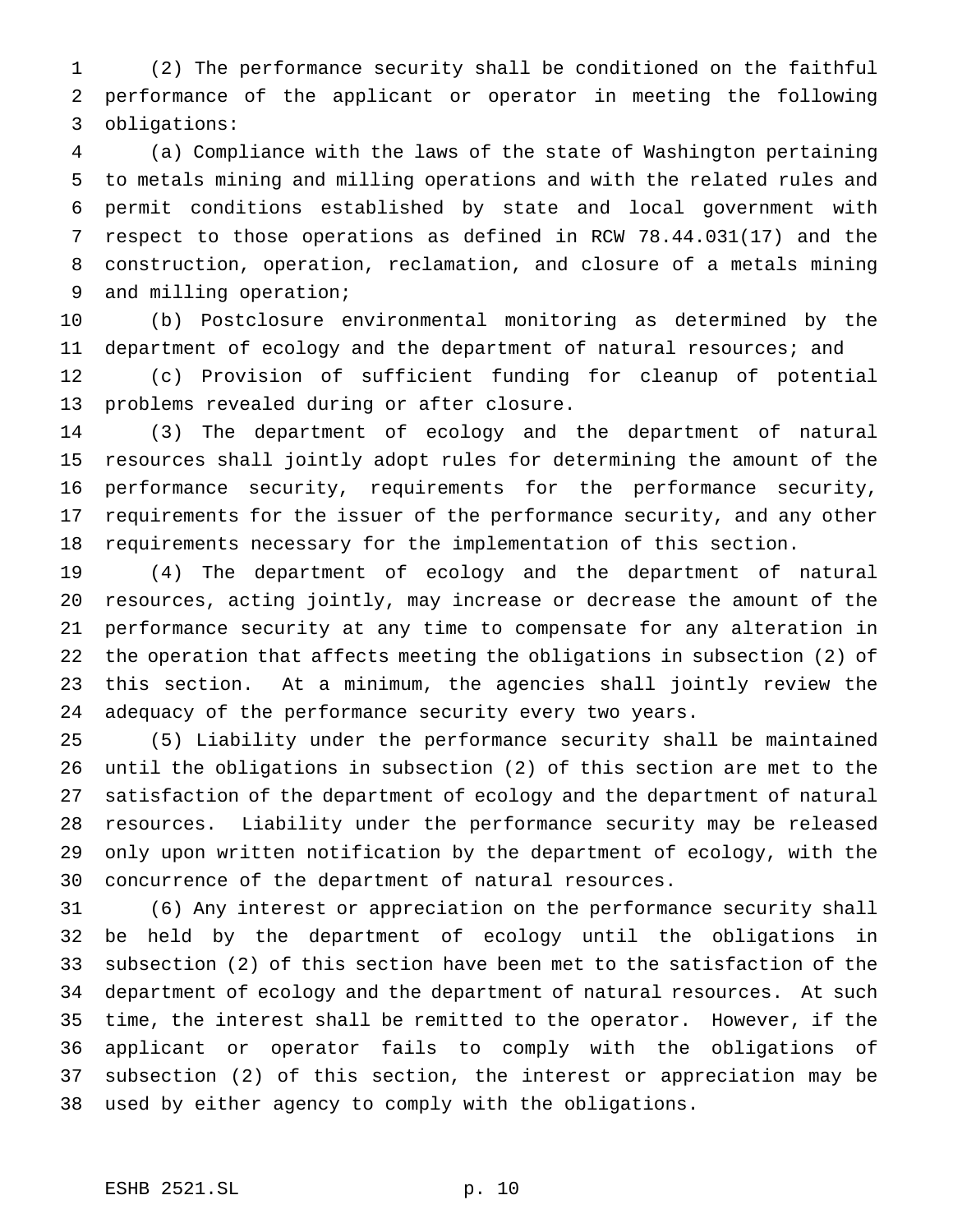NEW SECTION. **Sec. 12.** The department of ecology may, with staff, equipment, and material under its control, or by contract with others, remediate or mitigate any impact of a metals mining and milling operation when it finds that the operator or permit holder has failed to comply with relevant statutes, rules, or permits, and the operator or permit holder has failed to take adequate or timely action to rectify these impacts.

 If the department intends to remediate or mitigate such impacts, the department shall issue an order to submit performance security requiring the permit holder or surety to submit to the department the amount of moneys posted pursuant to chapter . . ., Laws of 1994 (this act). If the amount specified in the order to submit performance security is not paid within twenty days after issuance of the notice, the attorney general upon request of the department shall bring an action on behalf of the state in a superior court to recover the amount specified and associated legal fees.

 The department may proceed at any time after issuing the order to submit performance security to remediate or mitigate adverse impacts. The department shall keep a record of all expenses incurred in carrying out any remediation or mitigation activities authorized under this section, including:

(1) Remediation or mitigation;

 (2) A reasonable charge for the services performed by the state's personnel and the state's equipment and materials utilized; and

 (3) Administrative and legal expenses related to remediation or mitigation.

 The department shall refund to the surety or permit holder all amounts received in excess of the amount of expenses incurred. If the amount received is less than the expenses incurred, the attorney general, upon request of the department of ecology, may bring an action against the permit holder on behalf of the state in the superior court to recover the remaining costs listed in this section.

 If the department of natural resources finds that reclamation has not occurred according to the standards required under chapter 78.44 RCW in a metals mining and milling operation, then the department of natural resources may cause reclamation to occur pursuant to RCW 78.44.240. Upon approval of the department of ecology, the department of natural resources may reclaim part or all of the metals mining and milling operation using that portion of the surety posted pursuant to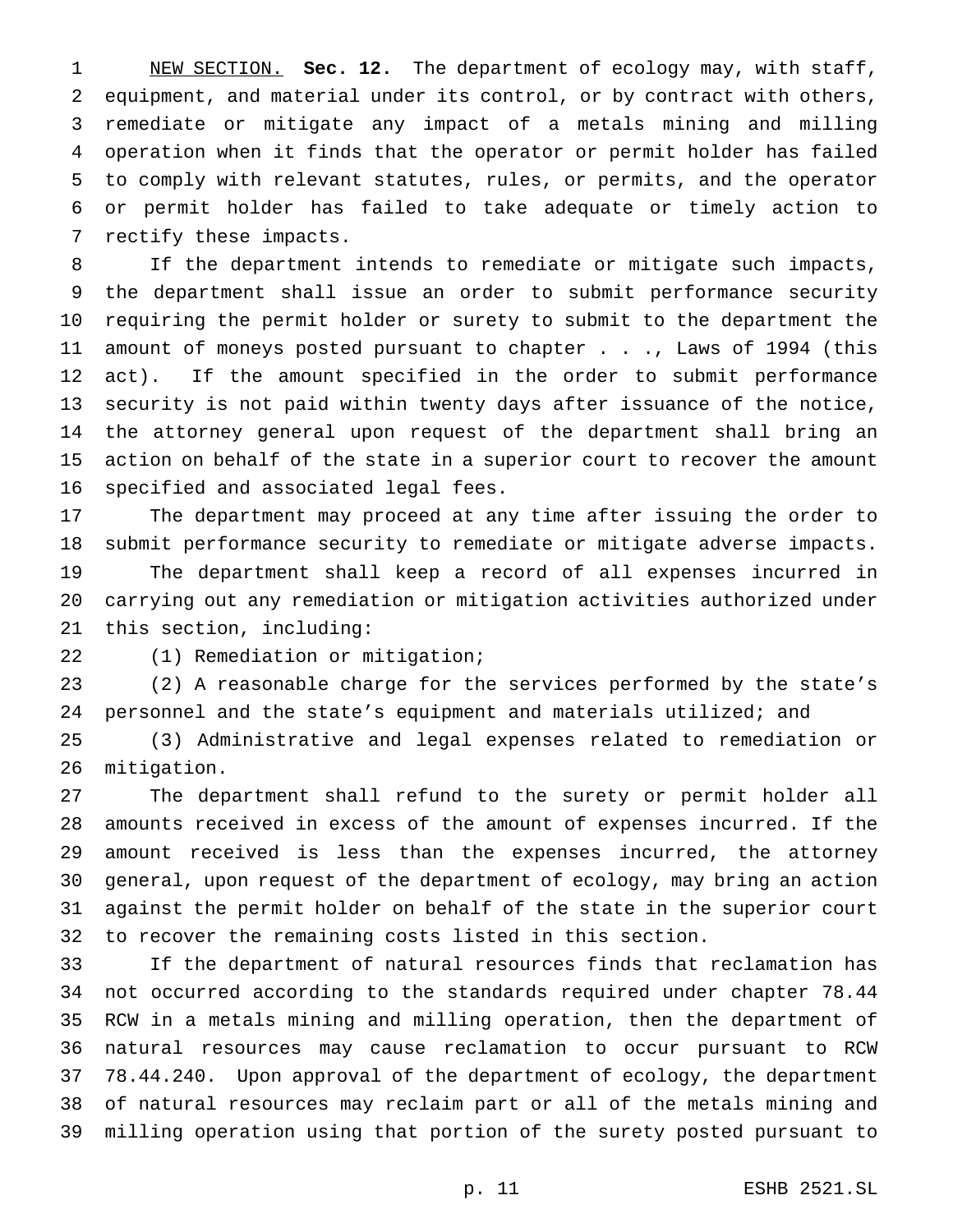chapter . . ., Laws of 1994 (this act) that has been identified for reclamation.

 NEW SECTION. **Sec. 13.** (1) The legislature finds that the construction and operation of large-scale metals mining and milling facilities may create new job opportunities and enhance local tax revenues. However, the legislature also finds that such operations may also result in new demands on public facilities owned and operated by local government entities, such as public streets and roads; publicly 9 owned parks, open space, and recreation facilities; school facilities; and fire protection facilities in jurisdictions that are not part of a fire district. It is important for these economic impacts to be identified as part of any proposal for a large-scale metals mining and milling operation. It is then appropriate for the county legislative authority to balance expected revenues, including revenues derived from taxes paid by the owner of such an operation, and costs associated with the operation to determine to what degree any new costs require mitigation by the metals mining applicant.

 (2) An applicant for a large-scale metals mining and milling operation regulated under this chapter must submit to the relevant county legislative authority an impact analysis describing the economic impact of the proposed mining operation on local governmental units. For the purposes of this section, a metals mining operation is large- scale if, in the construction or operation of the mine and the associated milling facility, the applicant and contractors at the site employ more than thirty-five persons during any consecutive six-month period. The relevant county is the county in which the mine and mill are to be sited, unless the economic impacts to local governmental units are projected to substantially affect more than one county. In that case, the impact plan must be submitted to the legislative authority of all affected counties. Local governmental units include counties, cities, towns, school districts, and special purpose districts.

 (3) The economic impact analysis shall include at least the following information:

 (a) A timetable for development of the mining operation, including 36 the opening date of the operation and the estimated closing date;

 (b) The estimated number of persons coming into the impacted area as a result of the development of the mining operation;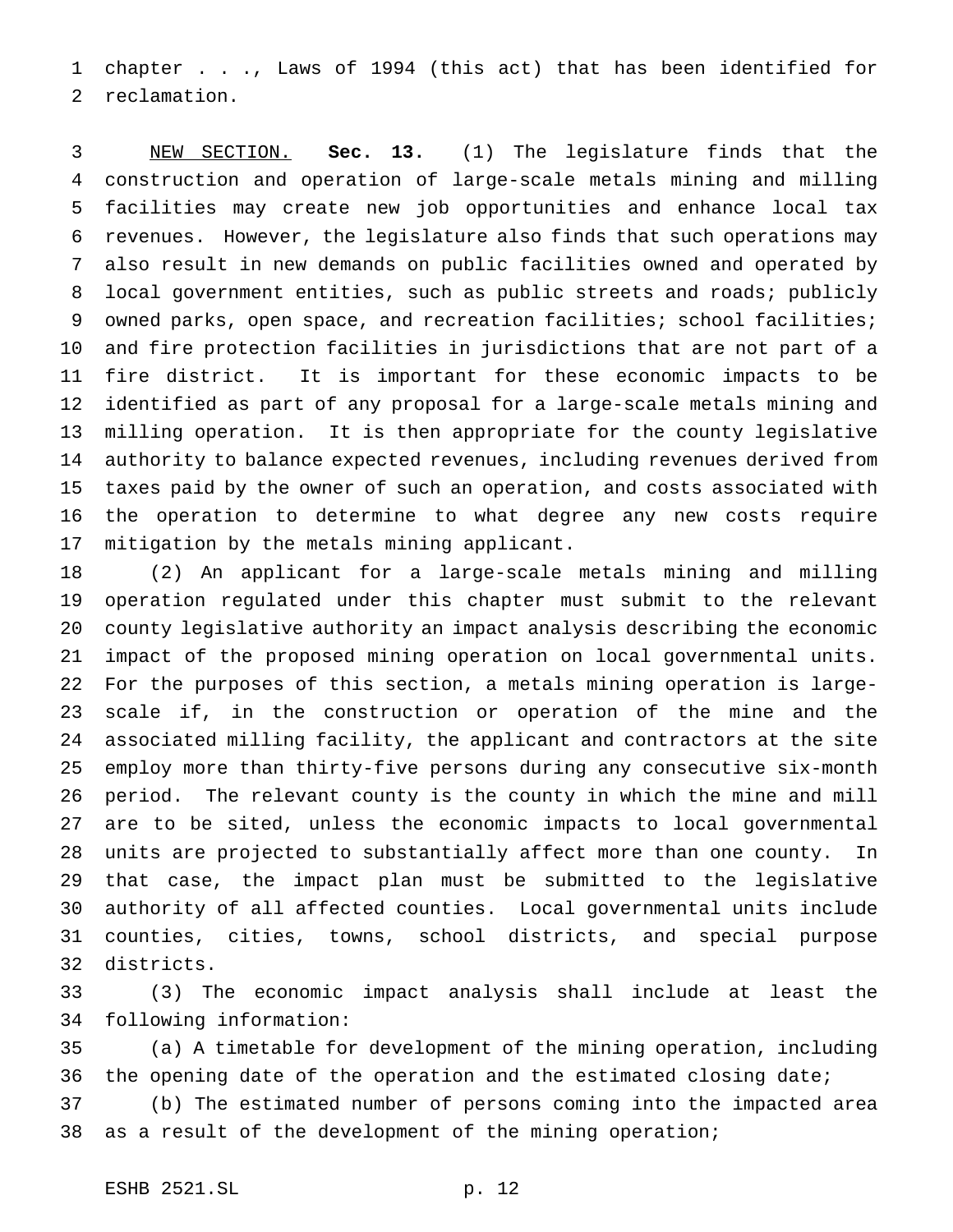(c) An estimate of the increased capital and operating costs to local governmental units for providing services necessary as a result of the development of the mining operation; and

 (d) An estimate of the increased tax or other revenues accruing to local governmental units as a result of development of the mining and milling operation.

 (4) The county legislative authority of a county planning under chapter 36.70A RCW may assess impact fees under chapter 82.02 RCW to address economic impacts associated with development of the mining operation. The county legislative authority shall hold at least one public hearing on the economic impact analysis and any proposed mitigation measures.

 (5) The county legislative authority of a county which is not planning under chapter 36.70A RCW may negotiate with the applicant on a strategy to address economic impacts associated with development of the mining operation. The county legislative authority shall hold at least one public hearing on the economic impact analysis and any proposed mitigation measures.

 (6) The county legislative authority must approve or disapprove the impact analysis and any associated proposals from the applicant to address economic impacts to local governmental units resulting from development of the mining operation. If the applicant does not submit an adequate impact analysis to the relevant county legislative authority or if the county legislative authority does not find the applicant's proposals to be acceptable because of their failure to adequately mitigate adverse economic impacts, the county legislative authority shall refuse to issue any permits under its jurisdiction necessary for the construction or operation of the mine and associated mill.

 (7) The requirements established in this section apply to metals mining operations under construction or constructed after the effective date of this section.

 (8) The provisions of chapter 82.02 RCW shall apply to new mining and milling operations.

 NEW SECTION. **Sec. 14.** (1) Except as provided in subsections (2) and (5) of this section, any aggrieved person may commence a civil action on his or her own behalf: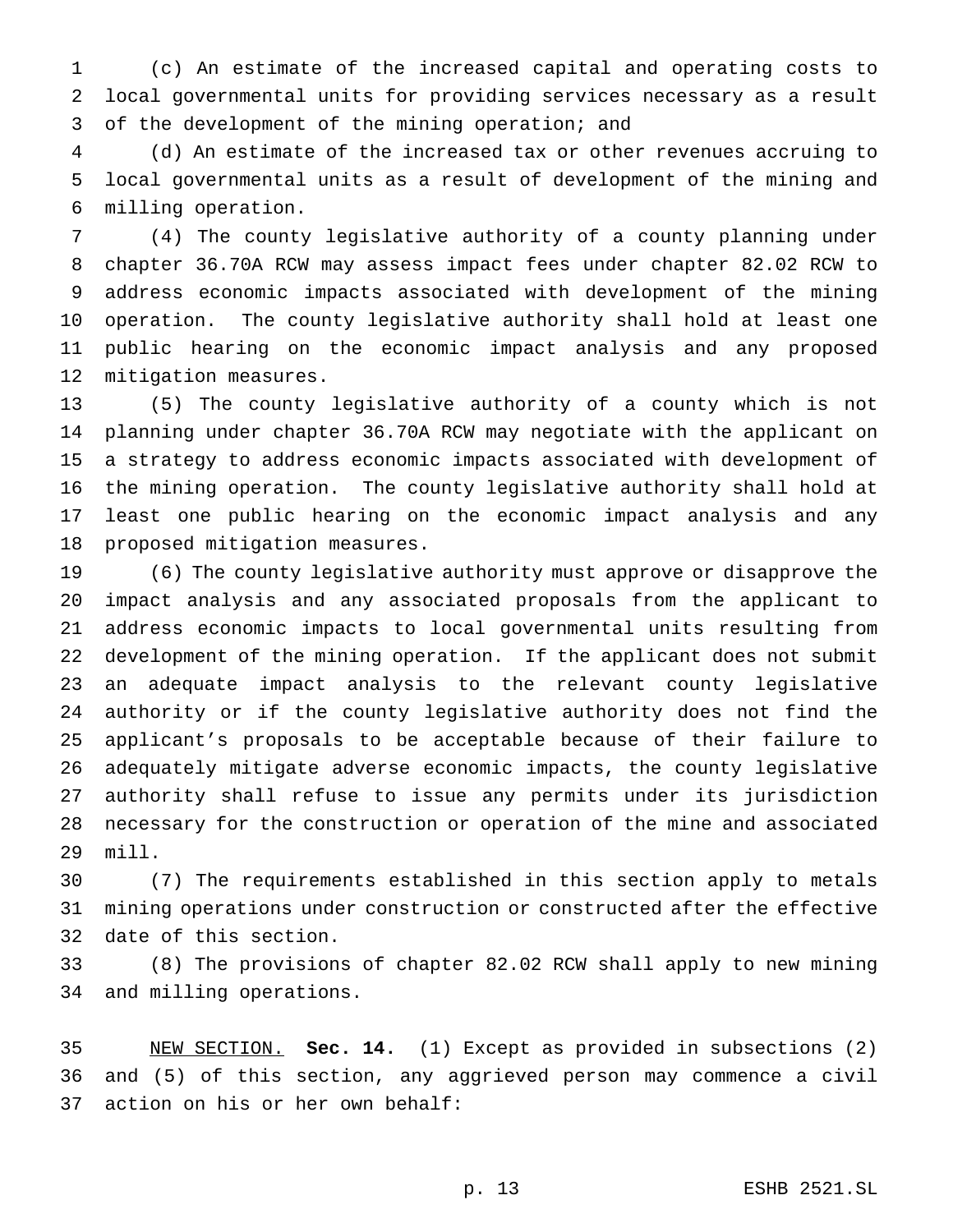(a) Against any person, including any state agency or local government agency, who is alleged to be in violation of a law, rule, order, or permit pertaining to metals mining and milling operations regulated under chapter . . ., Laws of 1994 (this act);

 (b) Against a state agency if there is alleged a failure of the agency to perform any nondiscretionary act or duty under state laws pertaining to metals mining and milling operations; or

 (c) Against any person who constructs a metals mining and milling operation without the permits and authorizations required by state law. The superior courts shall have jurisdiction to enforce metals mining laws, rules, orders, and permit conditions, or to order the state to perform such act or duty, as the case may be. In addition to injunctive relief, a superior court may award a civil penalty when deemed appropriate in an amount not to exceed ten thousand dollars per violation per day, payable to the state of Washington.

(2) No action may be commenced:

(a) Under subsection (1)(a) of this section:

 (i) Prior to sixty days after the plaintiff has given notice of the alleged violation to the state, and to any alleged violator of a metals mining and milling law, rule, order, or permit condition; or

 (ii) If the state has commenced and is diligently prosecuting a civil action in a court of the state or of the United States or is diligently pursuing authorized administrative enforcement action to require compliance with the law, rule, order, or permit. To preclude a civil action, the enforcement action must contain specific, aggressive, and enforceable timelines for compliance and must provide for public notice of and reasonable opportunity for public comment on the enforcement action. In any such court action, any aggrieved person may intervene as a matter of right; or

 (b) Under subsection (1)(b) of this section prior to sixty days after the plaintiff has given notice of such action to the state.

 (3)(a) Any action respecting a violation of a law, rule, order, or permit condition pertaining to metals mining and milling operations may be brought in the judicial district in which such operation is located or proposed.

 (b) In such action under this section, the state, if not a party, may intervene as a matter of right.

 (4) The court, in issuing any final order in any action brought pursuant to subsection (1) of this section, may award costs of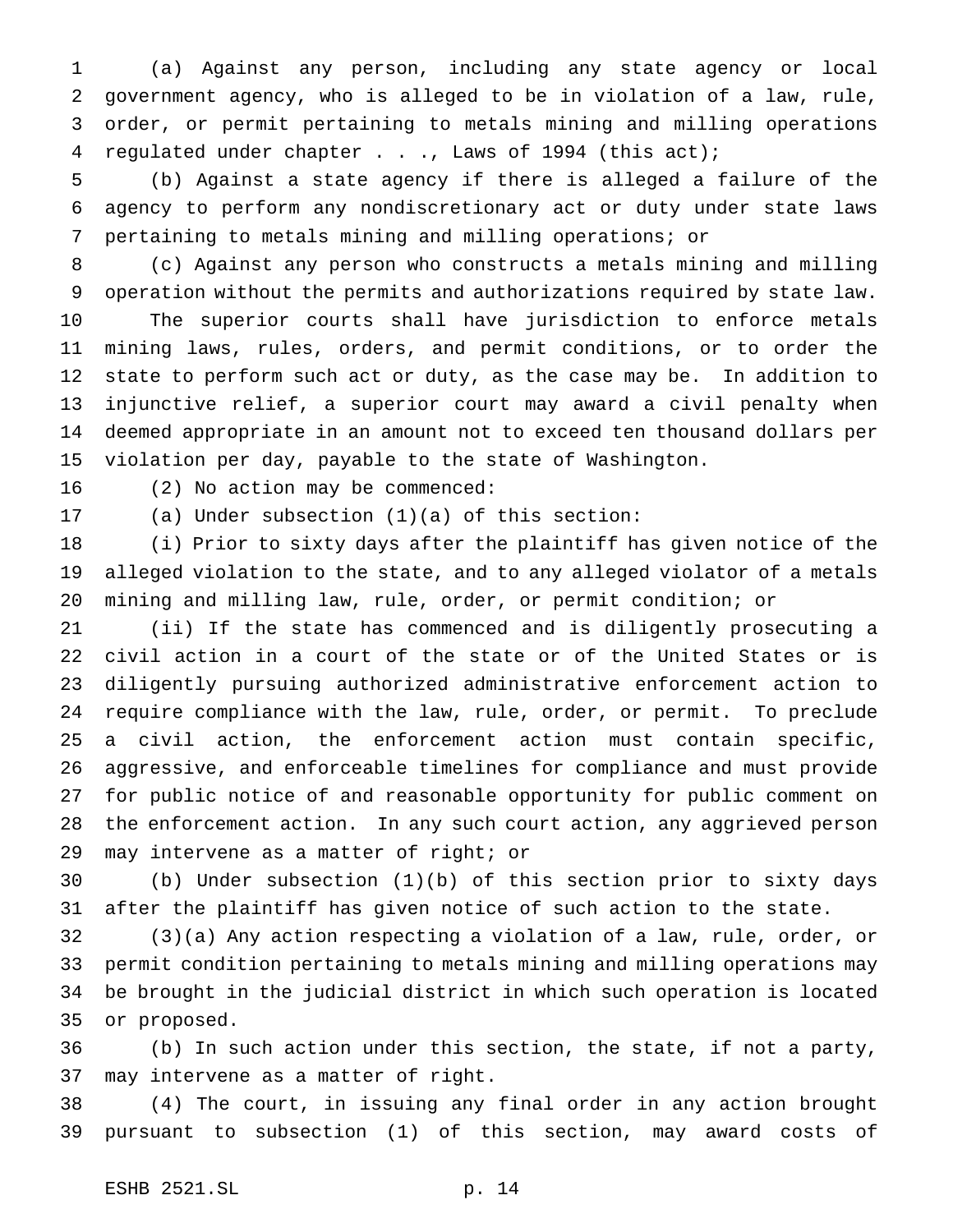litigation, including reasonable attorney and expert witness fees, to any prevailing party, wherever the court determines such award is appropriate. The court may, if a temporary restraining order or preliminary injunction is sought, require the filing of a bond or equivalent security in accordance with the rules of civil procedure.

 (5) A civil action to enforce compliance with a law, rule, order, or permit may not be brought under this section if any other statute, or the common law, provides authority for the plaintiff to bring a civil action and, in such action, obtain the same relief, as authorized under this section, for enforcement of such law, rule, order, or permit. Nothing in this section restricts any right which any person, or class of persons, may have under any statute or common law to seek any relief, including relief against the state or a state agency.

 NEW SECTION. **Sec. 15.** A milling facility which is not adjacent to or in the vicinity of the metals mining operation producing the ore to be milled and which processes precious or base metal ore by treatment or concentration is subject to the provisions of sections 1 through 9, 10(1) (a), (c) and (d), 11 through 14, 18, and 19 of this act and chapters 70.94, 70.105, 90.03, and 90.48 RCW and all other applicable laws. The smelting of aluminum does not constitute a metals milling operation under this section.

 NEW SECTION. **Sec. 16.** (1) Until June 30, 1996, there shall be a moratorium on metals mining and milling operations using the heap leach extraction process. The department of natural resources and the department of ecology shall jointly review the existing laws and regulations pertaining to the heap leach extraction process for their adequacy in safeguarding the environment and shall report their findings to the legislature by December 30, 1994.

 (2) Metals mining using the process of in situ extraction is permanently prohibited in the state of Washington.

 NEW SECTION. **Sec. 17.** The department of ecology will work with the metals mining industry and relevant federal, state, and local governmental agencies to identify areas of regulatory overlap among regulators of mining and milling operations. The department will also identify possible solutions for eliminating or reducing regulatory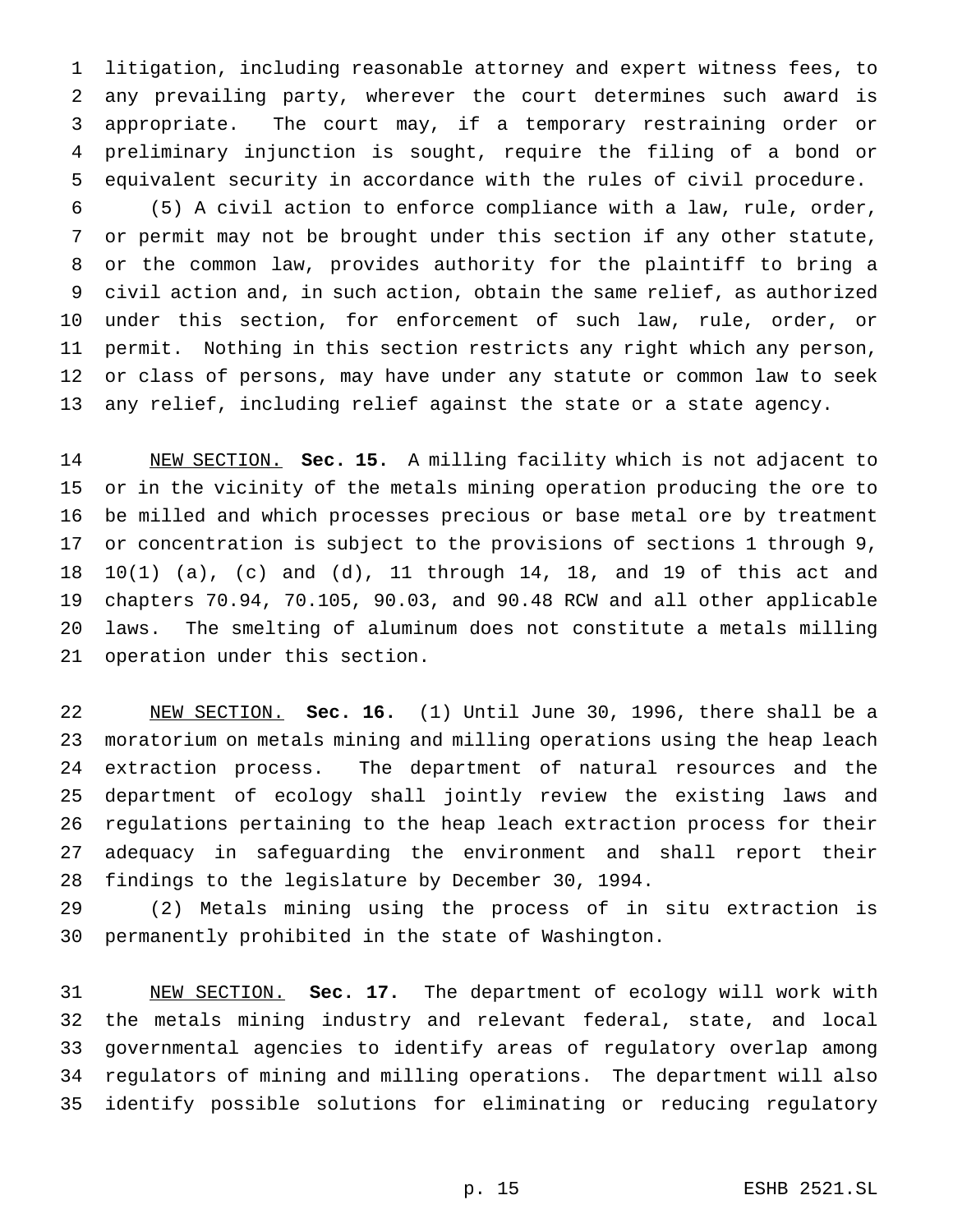overlap. The department will report back to the legislature on its findings and possible solutions by January 1, 1995.

 NEW SECTION. **Sec. 18.** A new section is added to chapter 70.94 RCW to read as follows:

 If a metals mining and milling operation is issued a permit pursuant to this chapter, then it will be subject to special inspection requirements. The department of ecology shall inspect these mining operations at least quarterly in order to ensure that the operation is in compliance with the conditions of any permit issued to it pursuant to this chapter. The department shall conduct additional inspections during the construction phase of the mining and milling operation in order to ensure compliance with this chapter.

 NEW SECTION. **Sec. 19.** A new section is added to chapter 70.105 RCW to read as follows:

 If a metals mining and milling operation is issued a permit pursuant to this chapter, then it will be subject to special inspection requirements. The department of ecology shall inspect these mining operations at least quarterly in order to ensure that the operation is in compliance with the conditions of any permit issued to it pursuant to this chapter. The department shall conduct additional inspections during the construction phase of the mining operation in order to ensure compliance with this chapter.

 **Sec. 20.** RCW 90.03.350 and 1987 c 109 s 91 are each amended to read as follows:

 Any person, corporation or association intending to construct or modify any dam or controlling works for the storage of ten acre feet or more of water, shall before beginning said construction or modification, submit plans and specifications of the same to the department for examination and approval as to its safety. Such plans and specifications shall be submitted in duplicate, one copy of which shall be retained as a public record, by the department, and the other returned with its approval or rejection endorsed thereon. No such dam or controlling works shall be constructed or modified until the same or any modification thereof shall have been approved as to its safety by the department. Any such dam or controlling works constructed or modified in any manner other than in accordance with plans and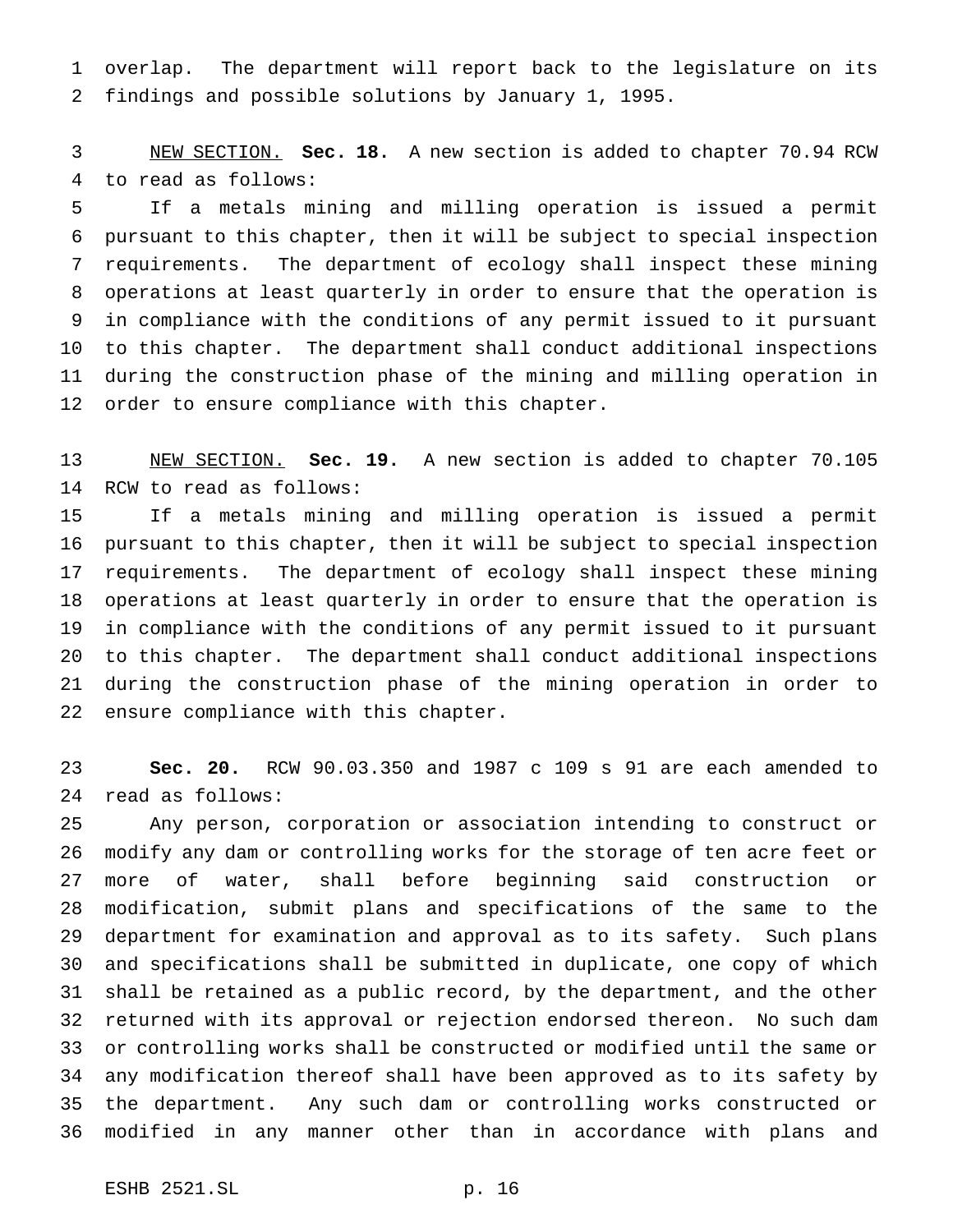specifications approved by the department or which shall not be maintained in accordance with the order of the department shall be presumed to be a public nuisance and may be abated in the manner provided by law, and it shall be the duty of the attorney general or prosecuting attorney of the county wherein such dam or controlling works, or the major portion thereof, is situated to institute abatement proceedings against the owner or owners of such dam or controlling 8 works, whenever he or she is requested to do so by the department.

 A metals mining and milling operation regulated under chapter 10 . . ., Laws of 1994 (this act) is subject to additional dam safety 11 inspection requirements due to the special hazards associated with 12 failure of a tailings pond impoundment. The department shall inspect these impoundments at least quarterly during the project's operation 14 and at least annually thereafter for the postclosure monitoring period 15 in order to ensure the safety of the dam or controlling works. The department shall conduct additional inspections as needed during the 17 construction phase of the mining operation in order to ensure the safe 18 construction of the tailings impoundment.

 **Sec. 21.** RCW 90.48.090 and 1987 c 109 s 127 are each amended to read as follows:

 The department or its duly appointed agent shall have the right to enter at all reasonable times in or upon any property, public or private, for the purpose of inspecting and investigating conditions relating to the pollution of or the possible pollution of any of the waters of this state.

 The department shall have special inspection requirements for 27 metals mining and milling operations regulated under chapter . . ., 28 Laws of 1994 (this act). The department shall inspect these mining and 29 milling operations at least quarterly in order to ensure compliance 30 with the intent and any permit issued pursuant to this chapter. The department shall conduct additional inspections as needed during the construction phase of these mining operations in order to ensure 33 compliance with this chapter.

 **Sec. 22.** RCW 78.44.161 and 1993 c 518 s 25 are each amended to read as follows: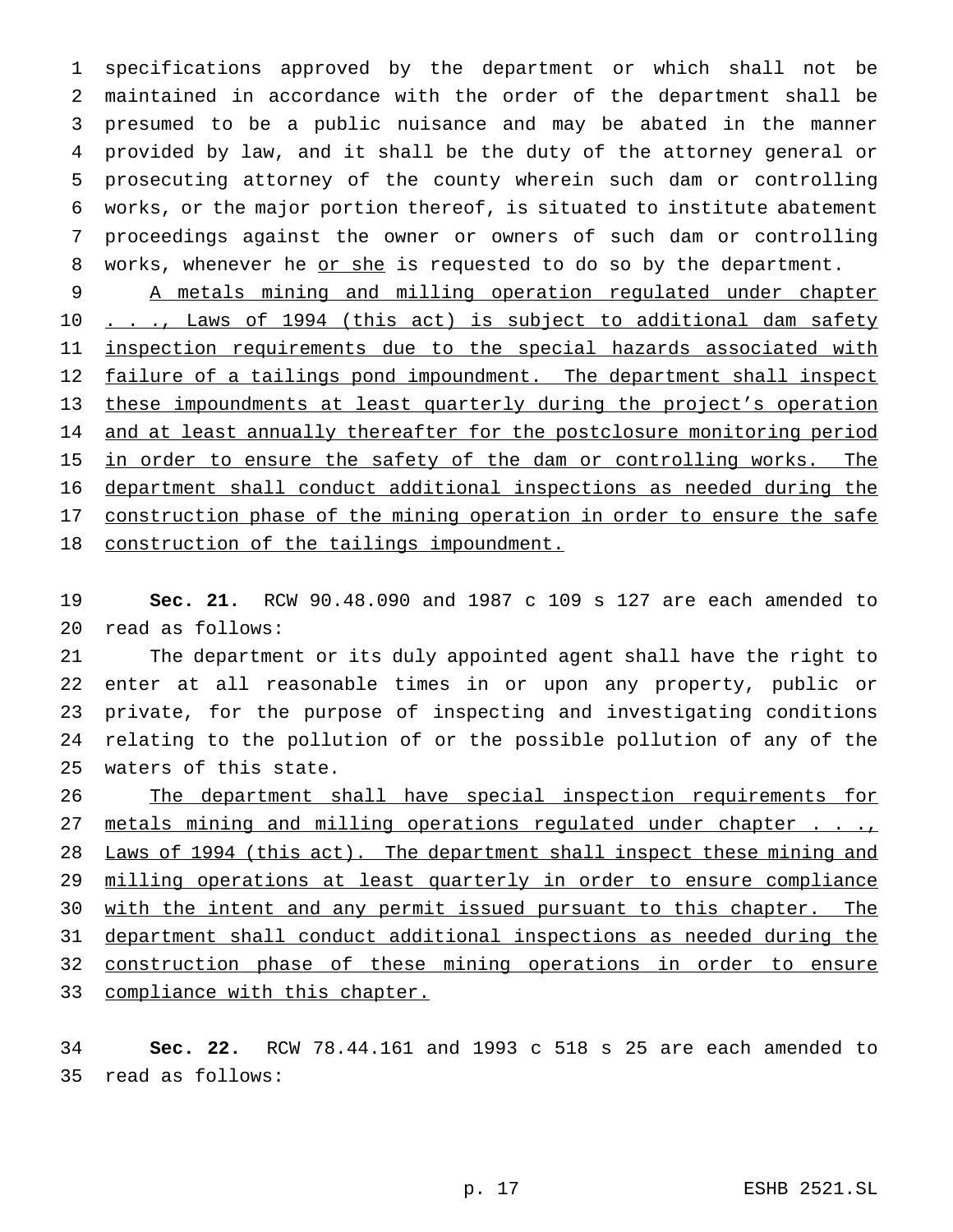The department may order at any time an inspection of the disturbed area to determine if the miner or permit holder has complied with the reclamation permit, rules, and this chapter.

 The department shall have special inspection requirements for 5 metals mining and milling operations regulated under chapter . . ., Laws of 1994 (this act). The department shall inspect these mining operations at least quarterly, unless prevented by inclement weather conditions, in order to ensure that the permit holder is in compliance 9 with the reclamation permit, rules, and this chapter. The department 10 shall conduct additional inspections as needed during the construction 11 phase of these mining operations in order to ensure compliance with the reclamation permit, rules, and this chapter.

 **Sec. 23.** RCW 78.44.087 and 1993 c 518 s 15 are each amended to read as follows:

 The department shall not issue a reclamation permit until the applicant has deposited with the department an acceptable performance security on forms prescribed and furnished by the department. A public or governmental agency shall not be required to post performance security nor shall a permit holder be required to post surface mining 20 performance security with more than one state( $(\frac{\pi}{2})$  or federal)) or 21 local agency.

This performance security may be:

(1) Bank letters of credit acceptable to the department;

(2) A cash deposit;

(3) Negotiable securities acceptable to the department;

26 (4) An assignment of a savings account;

 (5) A savings certificate in a Washington bank on an assignment 28 form prescribed by the department;

 (6) Assignments of interests in real property within the state of Washington; or

 (7) A corporate surety bond executed in favor of the department by a corporation authorized to do business in the state of Washington under Title 48 RCW and authorized by the department.

 The performance security shall be conditioned upon the faithful performance of the requirements set forth in this chapter and of the rules adopted under it.

 The department shall have the authority to determine the amount of the performance security using a standardized performance security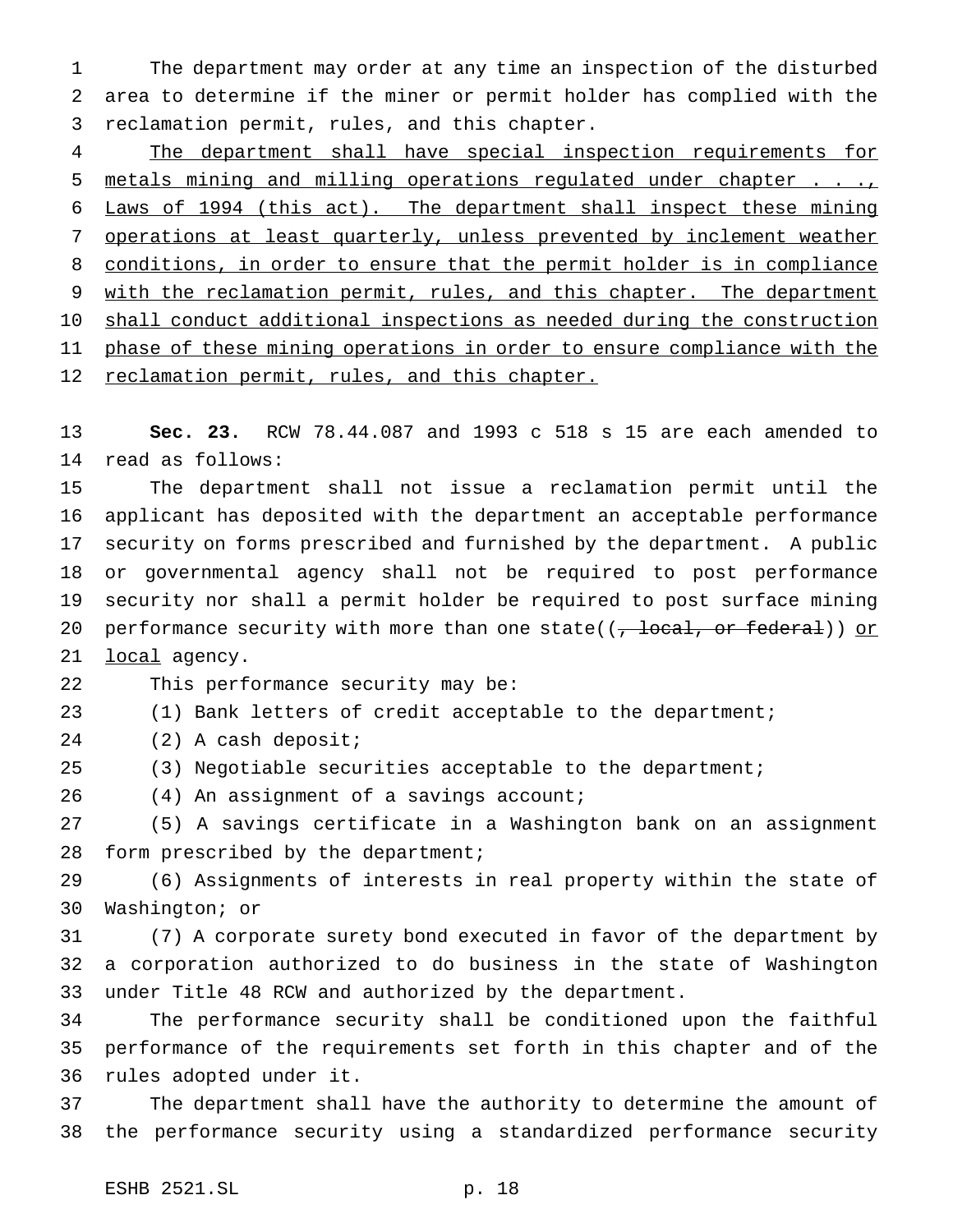formula developed by the department. The amount of the security shall be determined by the department and based on the estimated costs of completing reclamation according to the approved reclamation plan or minimum standards and related administrative overhead for the area to be surface mined during (a) the next twelve-month period, (b) the following twenty-four months, and (c) any previously disturbed areas on which the reclamation has not been satisfactorily completed and approved.

 The department may increase or decrease the amount of the performance security at any time to compensate for a change in the disturbed area, the depth of excavation, a modification of the reclamation plan, or any other alteration in the conditions of the mine that affects the cost of reclamation. The department may, for any reason, refuse any performance security not deemed adequate.

 Liability under the performance security shall be maintained until reclamation is completed according to the approved reclamation plan to the satisfaction of the department unless released as hereinafter provided. Liability under the performance security may be released only upon written notification by the department. Notification shall be given upon completion of compliance or acceptance by the department of a substitute performance security. The liability of the surety shall not exceed the amount of security required by this section and the department's reasonable legal fees to recover the security.

 Any interest or appreciation on the performance security shall be held by the department until reclamation is completed to its satisfaction. At such time, the interest shall be remitted to the 27 permit holder; except that such interest or appreciation may be used by the department to effect reclamation in the event that the permit holder fails to comply with the provisions of this chapter and the costs of reclamation exceed the face value of the performance security.

31 Except as provided in this section, no other state agency or local government shall require performance security for the purposes of surface mine reclamation and only one agency of government shall require and hold the performance security. The department may enter into written agreements with federal agencies in order to avoid redundant bonding of surface mines straddling boundaries between federally controlled and other lands within Washington state.

 ((Notwithstanding any other provision of this section, nothing shall preclude the department of ecology from requiring a separate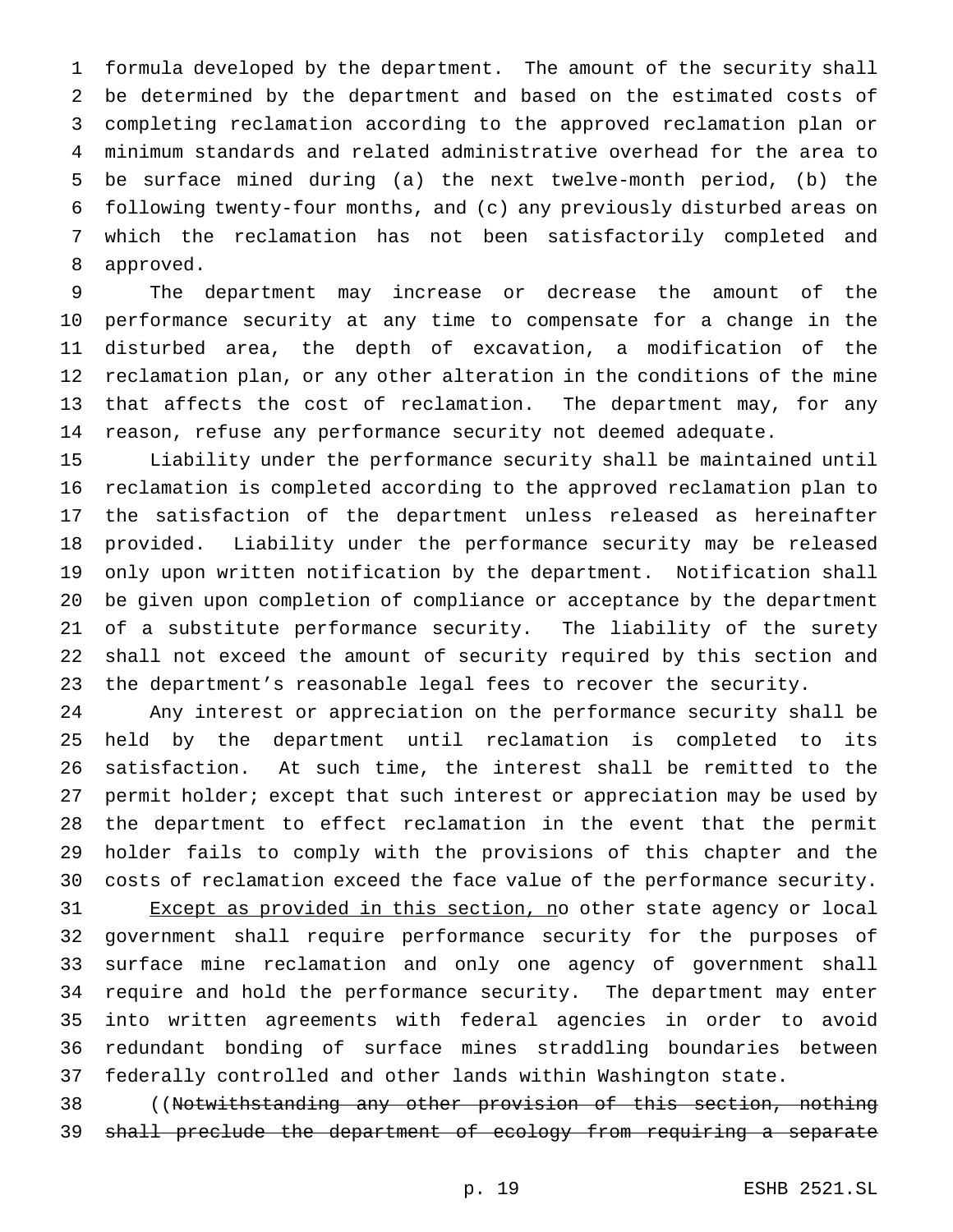performance security for metallic minerals or uranium surface mines under any authority if any that may be presently vested in the 3 department of ecology relating to such mines.)) The department and the department of ecology shall jointly require performance security for 5 metals mining and milling operations regulated under chapter . . . Laws of 1994 (this act).

 **Sec. 24.** RCW 78.44.131 and 1993 c 518 s 20 are each amended to read as follows:

 The need for, and the practicability of, reclamation shall control the type and degree of reclamation in any specific instance. However, the basic objective of reclamation is to reestablish on a continuing basis the vegetative cover, slope stability, water conditions, and safety conditions suitable to the proposed subsequent use consistent with local land use plans for the surface mine site.

 Each permit holder shall comply with the minimum reclamation standards in effect on the date the permit was issued and any additional reclamation standards set forth in the approved reclamation 18 plan. The department may modify, on a site specific basis, the minimum 19 reclamation standards for metals mining and milling operations 20 regulated under chapter . . ., Laws of 1994 (this act) in order to 21 achieve the reclamation and closure objectives of that chapter. The basic objective of reclamation for these operations is the reestablishment on a continuing basis of vegetative cover, slope 24 stability, water conditions, and safety conditions.

 Reclamation activities, particularly those relating to control of erosion and mitigation of impacts of mining to adjacent areas, shall, to the extent feasible, be conducted simultaneously with surface mining, and in any case shall be initiated at the earliest possible time after completion of surface mining on any segment of the permit area.

 All reclamation activities shall be completed not more than two years after completion or abandonment of surface mining on each segment of the area for which a reclamation permit is in force.

 The department may by contract delegate enforcement of provisions of reclamation plans to counties, cities, and towns. A county, city, or town performing enforcement functions may not impose any additional fees on permit holders.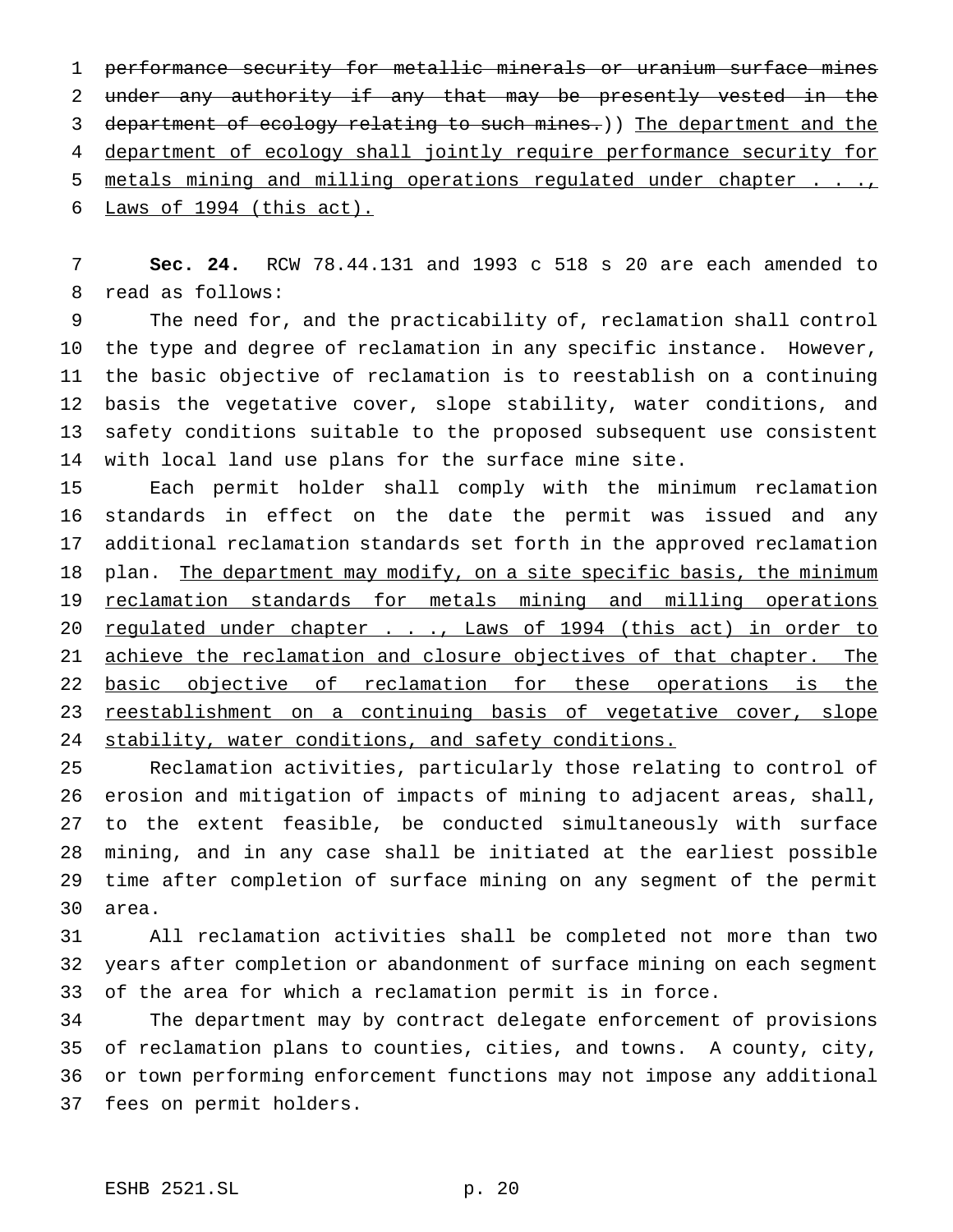NEW SECTION. **Sec. 25.** A new section is added to chapter 43.21C RCW to read as follows:

 Notwithstanding any provision in RCW 43.21C.030 and 43.21C.031 to the contrary, an environmental impact statement shall be prepared for any proposed metals mining and milling operation as required by section 5 of this act.

 NEW SECTION. **Sec. 26.** Sections 1 through 16 of this act shall constitute a new chapter in Title 78 RCW.

 NEW SECTION. **Sec. 27.** (1) The department of ecology shall establish a metals mining advisory group, to be comprised of members representing the metals mining industry, county commissioners of affected counties, the environmental community, the department of ecology, the department of fish and wildlife, and the department of natural resources.

 (2) The metals mining advisory group will focus on the following tasks:

 (a) A review of the adequacy of the cost-accounting methods of the departments of ecology and natural resources in accurately identifying the costs associated with the requirements established in this act;

 (b) Establishing a set of success measures to be used to evaluate 21 the implementation of the new coordinator role established in this act; (c) Examination of possible new inspection requirements for the department of fish and wildlife and a means to fund any new requirements; and

 (d) Identification and evaluation of the alternative bases for allocating the costs that may be necessitated by this act.

 (3) The advisory group shall report its findings and its preferred alternative among the options identified in subsection (2)(d) of this section to the legislature by January 1, 1995.

 NEW SECTION. **Sec. 28.** If specific funding for the purposes of this act, referencing this act by bill number, is not provided by June 30, 1994, in the omnibus appropriations act, this act shall be null and void.

 NEW SECTION. **Sec. 29.** If any provision of this act or its application to any person or circumstance is held invalid, the